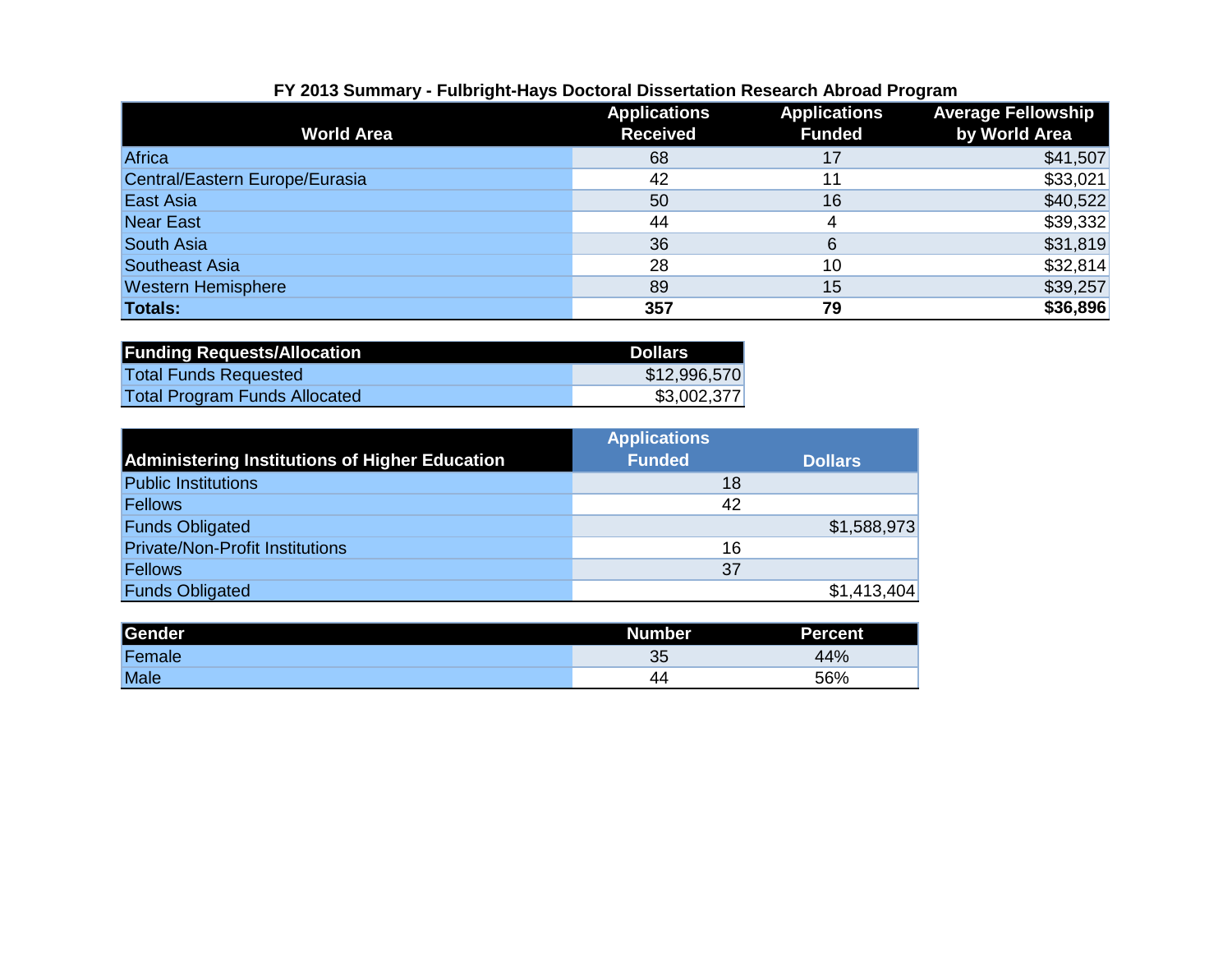| <b>State</b>     | <b>Individual Fellowships</b> | <b>Number of Recipient IHEs</b> | <b>Dollars</b>    |
|------------------|-------------------------------|---------------------------------|-------------------|
| Arizona          |                               |                                 | \$50,254          |
| California       | 13                            | 6                               | \$469,895         |
| Colorado         |                               |                                 | \$41,800          |
| Connecticut      |                               |                                 | \$37,820          |
| Florida          |                               |                                 | \$55,590          |
| Georgia          |                               |                                 | \$27,980          |
| <b>Illinois</b>  | 8                             | 2                               | \$322,411         |
| Indiana          | 3                             |                                 | $\sqrt{$132,790}$ |
| Kansas           | $\overline{2}$                |                                 | \$77,352          |
| Maryland         |                               |                                 | \$29,011          |
| Massachusetts    | 3                             | 2                               | \$122,340         |
| Michigan         | 4                             |                                 | \$121,566         |
| Minnesota        |                               |                                 | \$30,776          |
| Missouri         |                               |                                 | \$54,328          |
| New Jersey       | $\overline{2}$                |                                 | \$68,675          |
| <b>New York</b>  | 12                            | 4                               | \$446,415         |
| North Carolina   | 5                             | $\overline{2}$                  | \$174,055         |
| Ohio             | 3                             |                                 | \$102,908         |
| Pennsylvania     | 5                             |                                 | \$191,422         |
| Rhode Island     |                               |                                 | \$46,018          |
| <b>Tennessee</b> |                               |                                 | \$32,542          |
| Washington       | 3                             |                                 | \$101,306         |
| Wisconsin        | 6                             |                                 | \$265,123         |
| <b>TOTALS:</b>   | 79                            | 34                              | \$3,002,377       |

#### **FY 2013 GRANTS AND FELLOWSHIPS BY STATE**

#### **FY 1964-2013 FELLOWSHIPS AWARDED**

| <b>World Area</b>             | <b>Number of Fellowships</b> |
|-------------------------------|------------------------------|
| Africa                        | 782                          |
| <b>Western Hemisphere</b>     | 973                          |
| <b>Central/Eastern Europe</b> |                              |
| and Eurasia                   | 904                          |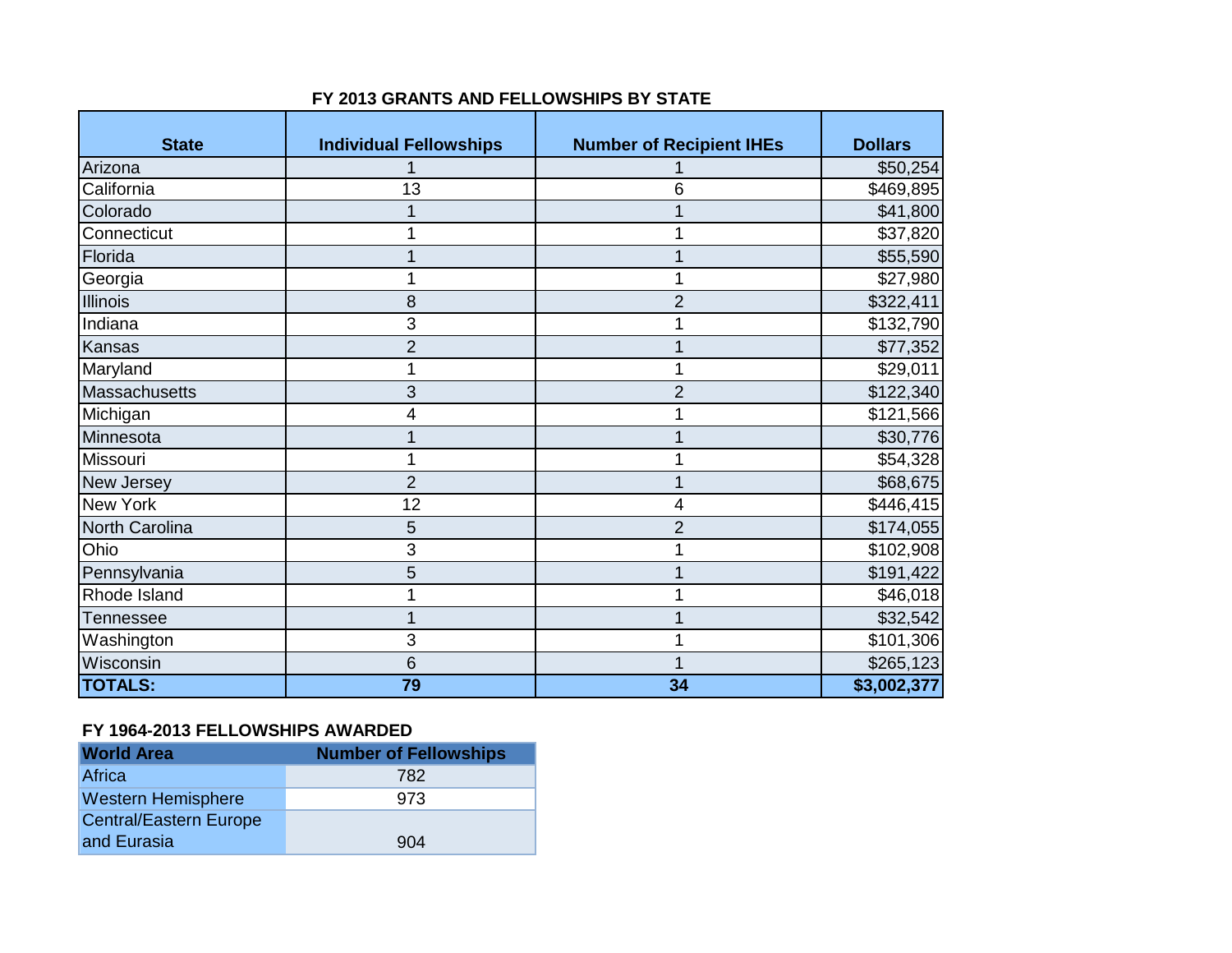| East Asia             | 818   |
|-----------------------|-------|
| <b>Near East</b>      | 597   |
| South Asia            | 554   |
| Southeast Asia        | 533   |
| <b>Western Europe</b> | 70    |
| Multi-Country*        | 186   |
| <b>TOTALS</b>         | 5,417 |

\*Note: Multi-country designation is obsolete. Now, principal country of research is designated.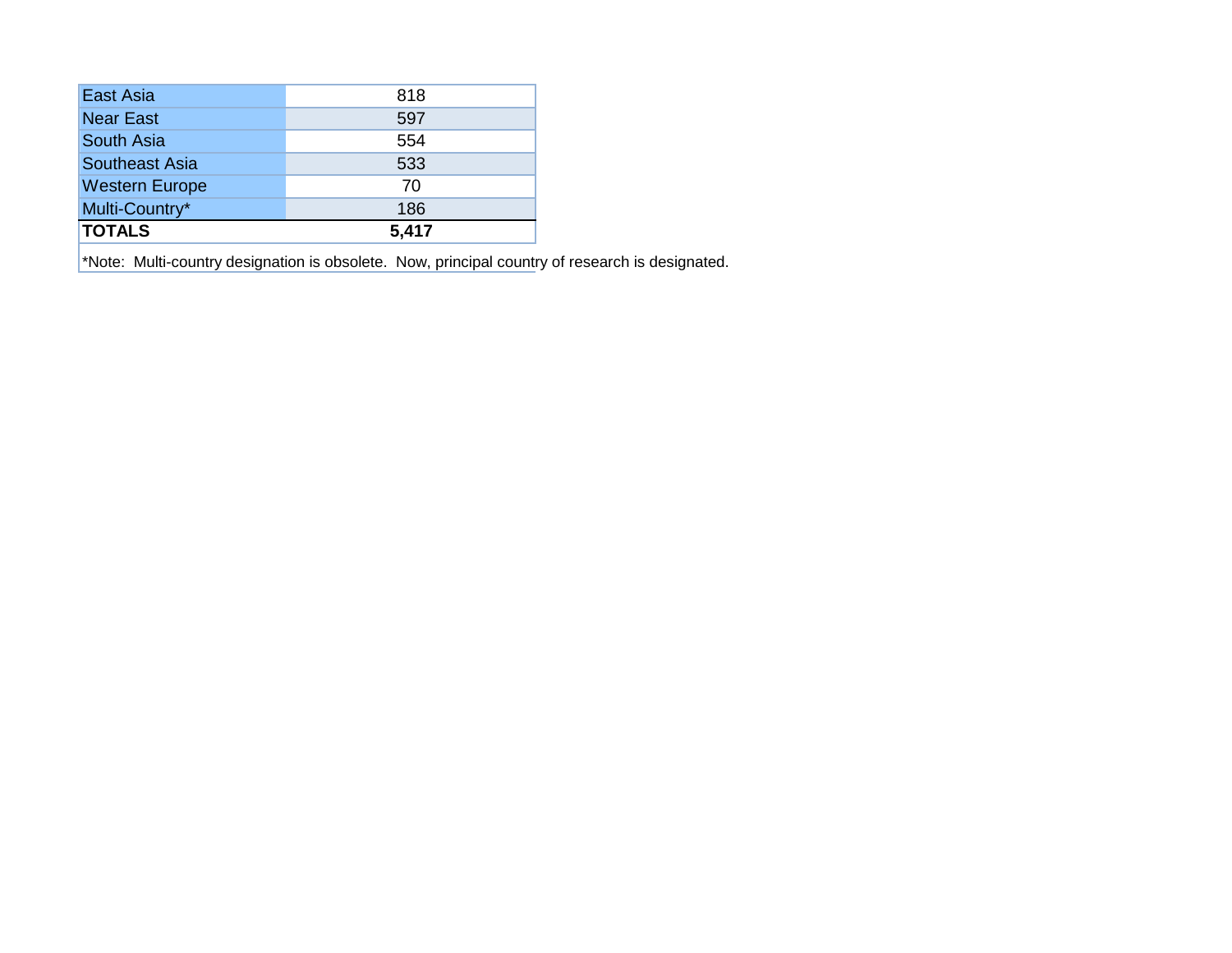| Amharic<br>Anthropology<br>Argentina<br><b>Boston University</b><br>Arabic<br><b>Art History</b><br>Armenia<br><b>Brown University</b><br>Armenian<br>Education<br>Bangladesh<br>City University of New York<br><b>Environmental Politics and</b><br>Baha<br>Policy<br>Bosnia and Herzegovina<br><b>Clark University</b><br><b>Brazil</b><br><b>Bosnian</b><br><b>Environmental Studies</b><br><b>Columbia University</b><br>Ethnomusicology<br>Cambodia<br>Dagbani<br><b>Cornell University</b><br>China<br>French<br>Geography<br><b>Duke University</b><br>Ecuador<br>Government<br>German<br><b>Emory University</b><br>Hausa<br><b>International Development</b><br><b>Indiana University</b><br>Ethiopia<br>Hindi<br>Linguistics<br>France<br>Johns Hopkins University<br><b>Natural Resources</b><br>Ghana<br>Indonesian<br>Michigan State University<br>Greece<br>Sociocultural Anthropology<br>Japanese<br><b>New York University</b><br>Kannada<br>South Asian Studies<br>Northwestern University<br>Hong Kong<br>Kazakh<br>Ohio State University<br>India<br><b>Chinese Literature</b><br>Khmer<br>Indonesia<br><b>Educational Policy</b><br><b>Rutgers University</b><br>Korean<br><b>International Relations</b><br><b>Stanford University</b><br>Japan<br>Jordan<br>Linguistic Anthropology<br>University of Arizona<br>Kyrgyz<br>Education<br>Kazakhstan<br>Lao<br>University of California, Berkeley<br>Slavic Languages &<br>Literatures<br>University of California, Irvine<br>Luganda<br>Kenya<br>East Asian Languages and<br>Mandarin<br>Civilizations<br>Kyrgyzstan<br>University of California, Los Angeles<br>Science and Technology<br>Nepali<br><b>Studies</b><br>Laos<br>University of California, San Diego<br>Mexico<br>Persian<br><b>Central Eurasian Studies</b><br>University of California, Santa Barbara<br><b>Political Science</b><br>University of Chicago<br>Morocco<br>Portuguese<br>Nepal<br>Quechua<br>Japanese Literature<br>University of Colorado, Boulder<br>Netherlands<br>Serbian<br><b>East Asian Studies</b><br>University of Florida<br>Sinhala<br>Peru<br><b>International Education</b><br>University of Kansas<br>Spanish<br>History<br>University of Minnesota<br>Portugal<br><b>Development Sociology</b><br>Russia<br>Swahili<br>University of North Carolina, Chapel Hill<br>Tajik<br><b>Cultural Studies</b><br>University of Washington<br>Senegal<br>Serbia<br>Tatar<br>University of Wisconsin<br>Thai<br>South Africa<br><b>Vanderbilt University</b><br>Tibetan<br>South Korea<br><b>Washington University</b><br>South Sudan<br><b>Turkish</b><br><b>Yale University</b><br>Spain<br>Urdu<br>Sri Lanka<br>Uyghur | <b>Research Sites</b> | Languages | <b>Disciplines</b> | <b>Universities</b> |
|---------------------------------------------------------------------------------------------------------------------------------------------------------------------------------------------------------------------------------------------------------------------------------------------------------------------------------------------------------------------------------------------------------------------------------------------------------------------------------------------------------------------------------------------------------------------------------------------------------------------------------------------------------------------------------------------------------------------------------------------------------------------------------------------------------------------------------------------------------------------------------------------------------------------------------------------------------------------------------------------------------------------------------------------------------------------------------------------------------------------------------------------------------------------------------------------------------------------------------------------------------------------------------------------------------------------------------------------------------------------------------------------------------------------------------------------------------------------------------------------------------------------------------------------------------------------------------------------------------------------------------------------------------------------------------------------------------------------------------------------------------------------------------------------------------------------------------------------------------------------------------------------------------------------------------------------------------------------------------------------------------------------------------------------------------------------------------------------------------------------------------------------------------------------------------------------------------------------------------------------------------------------------------------------------------------------------------------------------------------------------------------------------------------------------------------------------------------------------------------------------------------------------------------------------------------------------------------------------------------------------------------------------------------------------------|-----------------------|-----------|--------------------|---------------------|
|                                                                                                                                                                                                                                                                                                                                                                                                                                                                                                                                                                                                                                                                                                                                                                                                                                                                                                                                                                                                                                                                                                                                                                                                                                                                                                                                                                                                                                                                                                                                                                                                                                                                                                                                                                                                                                                                                                                                                                                                                                                                                                                                                                                                                                                                                                                                                                                                                                                                                                                                                                                                                                                                                 |                       |           |                    |                     |
|                                                                                                                                                                                                                                                                                                                                                                                                                                                                                                                                                                                                                                                                                                                                                                                                                                                                                                                                                                                                                                                                                                                                                                                                                                                                                                                                                                                                                                                                                                                                                                                                                                                                                                                                                                                                                                                                                                                                                                                                                                                                                                                                                                                                                                                                                                                                                                                                                                                                                                                                                                                                                                                                                 |                       |           |                    |                     |
|                                                                                                                                                                                                                                                                                                                                                                                                                                                                                                                                                                                                                                                                                                                                                                                                                                                                                                                                                                                                                                                                                                                                                                                                                                                                                                                                                                                                                                                                                                                                                                                                                                                                                                                                                                                                                                                                                                                                                                                                                                                                                                                                                                                                                                                                                                                                                                                                                                                                                                                                                                                                                                                                                 |                       |           |                    |                     |
|                                                                                                                                                                                                                                                                                                                                                                                                                                                                                                                                                                                                                                                                                                                                                                                                                                                                                                                                                                                                                                                                                                                                                                                                                                                                                                                                                                                                                                                                                                                                                                                                                                                                                                                                                                                                                                                                                                                                                                                                                                                                                                                                                                                                                                                                                                                                                                                                                                                                                                                                                                                                                                                                                 |                       |           |                    |                     |
|                                                                                                                                                                                                                                                                                                                                                                                                                                                                                                                                                                                                                                                                                                                                                                                                                                                                                                                                                                                                                                                                                                                                                                                                                                                                                                                                                                                                                                                                                                                                                                                                                                                                                                                                                                                                                                                                                                                                                                                                                                                                                                                                                                                                                                                                                                                                                                                                                                                                                                                                                                                                                                                                                 |                       |           |                    |                     |
|                                                                                                                                                                                                                                                                                                                                                                                                                                                                                                                                                                                                                                                                                                                                                                                                                                                                                                                                                                                                                                                                                                                                                                                                                                                                                                                                                                                                                                                                                                                                                                                                                                                                                                                                                                                                                                                                                                                                                                                                                                                                                                                                                                                                                                                                                                                                                                                                                                                                                                                                                                                                                                                                                 |                       |           |                    |                     |
|                                                                                                                                                                                                                                                                                                                                                                                                                                                                                                                                                                                                                                                                                                                                                                                                                                                                                                                                                                                                                                                                                                                                                                                                                                                                                                                                                                                                                                                                                                                                                                                                                                                                                                                                                                                                                                                                                                                                                                                                                                                                                                                                                                                                                                                                                                                                                                                                                                                                                                                                                                                                                                                                                 |                       |           |                    |                     |
|                                                                                                                                                                                                                                                                                                                                                                                                                                                                                                                                                                                                                                                                                                                                                                                                                                                                                                                                                                                                                                                                                                                                                                                                                                                                                                                                                                                                                                                                                                                                                                                                                                                                                                                                                                                                                                                                                                                                                                                                                                                                                                                                                                                                                                                                                                                                                                                                                                                                                                                                                                                                                                                                                 |                       |           |                    |                     |
|                                                                                                                                                                                                                                                                                                                                                                                                                                                                                                                                                                                                                                                                                                                                                                                                                                                                                                                                                                                                                                                                                                                                                                                                                                                                                                                                                                                                                                                                                                                                                                                                                                                                                                                                                                                                                                                                                                                                                                                                                                                                                                                                                                                                                                                                                                                                                                                                                                                                                                                                                                                                                                                                                 |                       |           |                    |                     |
|                                                                                                                                                                                                                                                                                                                                                                                                                                                                                                                                                                                                                                                                                                                                                                                                                                                                                                                                                                                                                                                                                                                                                                                                                                                                                                                                                                                                                                                                                                                                                                                                                                                                                                                                                                                                                                                                                                                                                                                                                                                                                                                                                                                                                                                                                                                                                                                                                                                                                                                                                                                                                                                                                 |                       |           |                    |                     |
|                                                                                                                                                                                                                                                                                                                                                                                                                                                                                                                                                                                                                                                                                                                                                                                                                                                                                                                                                                                                                                                                                                                                                                                                                                                                                                                                                                                                                                                                                                                                                                                                                                                                                                                                                                                                                                                                                                                                                                                                                                                                                                                                                                                                                                                                                                                                                                                                                                                                                                                                                                                                                                                                                 |                       |           |                    |                     |
|                                                                                                                                                                                                                                                                                                                                                                                                                                                                                                                                                                                                                                                                                                                                                                                                                                                                                                                                                                                                                                                                                                                                                                                                                                                                                                                                                                                                                                                                                                                                                                                                                                                                                                                                                                                                                                                                                                                                                                                                                                                                                                                                                                                                                                                                                                                                                                                                                                                                                                                                                                                                                                                                                 |                       |           |                    |                     |
|                                                                                                                                                                                                                                                                                                                                                                                                                                                                                                                                                                                                                                                                                                                                                                                                                                                                                                                                                                                                                                                                                                                                                                                                                                                                                                                                                                                                                                                                                                                                                                                                                                                                                                                                                                                                                                                                                                                                                                                                                                                                                                                                                                                                                                                                                                                                                                                                                                                                                                                                                                                                                                                                                 |                       |           |                    |                     |
|                                                                                                                                                                                                                                                                                                                                                                                                                                                                                                                                                                                                                                                                                                                                                                                                                                                                                                                                                                                                                                                                                                                                                                                                                                                                                                                                                                                                                                                                                                                                                                                                                                                                                                                                                                                                                                                                                                                                                                                                                                                                                                                                                                                                                                                                                                                                                                                                                                                                                                                                                                                                                                                                                 |                       |           |                    |                     |
|                                                                                                                                                                                                                                                                                                                                                                                                                                                                                                                                                                                                                                                                                                                                                                                                                                                                                                                                                                                                                                                                                                                                                                                                                                                                                                                                                                                                                                                                                                                                                                                                                                                                                                                                                                                                                                                                                                                                                                                                                                                                                                                                                                                                                                                                                                                                                                                                                                                                                                                                                                                                                                                                                 |                       |           |                    |                     |
|                                                                                                                                                                                                                                                                                                                                                                                                                                                                                                                                                                                                                                                                                                                                                                                                                                                                                                                                                                                                                                                                                                                                                                                                                                                                                                                                                                                                                                                                                                                                                                                                                                                                                                                                                                                                                                                                                                                                                                                                                                                                                                                                                                                                                                                                                                                                                                                                                                                                                                                                                                                                                                                                                 |                       |           |                    |                     |
|                                                                                                                                                                                                                                                                                                                                                                                                                                                                                                                                                                                                                                                                                                                                                                                                                                                                                                                                                                                                                                                                                                                                                                                                                                                                                                                                                                                                                                                                                                                                                                                                                                                                                                                                                                                                                                                                                                                                                                                                                                                                                                                                                                                                                                                                                                                                                                                                                                                                                                                                                                                                                                                                                 |                       |           |                    |                     |
|                                                                                                                                                                                                                                                                                                                                                                                                                                                                                                                                                                                                                                                                                                                                                                                                                                                                                                                                                                                                                                                                                                                                                                                                                                                                                                                                                                                                                                                                                                                                                                                                                                                                                                                                                                                                                                                                                                                                                                                                                                                                                                                                                                                                                                                                                                                                                                                                                                                                                                                                                                                                                                                                                 |                       |           |                    |                     |
|                                                                                                                                                                                                                                                                                                                                                                                                                                                                                                                                                                                                                                                                                                                                                                                                                                                                                                                                                                                                                                                                                                                                                                                                                                                                                                                                                                                                                                                                                                                                                                                                                                                                                                                                                                                                                                                                                                                                                                                                                                                                                                                                                                                                                                                                                                                                                                                                                                                                                                                                                                                                                                                                                 |                       |           |                    |                     |
|                                                                                                                                                                                                                                                                                                                                                                                                                                                                                                                                                                                                                                                                                                                                                                                                                                                                                                                                                                                                                                                                                                                                                                                                                                                                                                                                                                                                                                                                                                                                                                                                                                                                                                                                                                                                                                                                                                                                                                                                                                                                                                                                                                                                                                                                                                                                                                                                                                                                                                                                                                                                                                                                                 |                       |           |                    |                     |
|                                                                                                                                                                                                                                                                                                                                                                                                                                                                                                                                                                                                                                                                                                                                                                                                                                                                                                                                                                                                                                                                                                                                                                                                                                                                                                                                                                                                                                                                                                                                                                                                                                                                                                                                                                                                                                                                                                                                                                                                                                                                                                                                                                                                                                                                                                                                                                                                                                                                                                                                                                                                                                                                                 |                       |           |                    |                     |
|                                                                                                                                                                                                                                                                                                                                                                                                                                                                                                                                                                                                                                                                                                                                                                                                                                                                                                                                                                                                                                                                                                                                                                                                                                                                                                                                                                                                                                                                                                                                                                                                                                                                                                                                                                                                                                                                                                                                                                                                                                                                                                                                                                                                                                                                                                                                                                                                                                                                                                                                                                                                                                                                                 |                       |           |                    |                     |
|                                                                                                                                                                                                                                                                                                                                                                                                                                                                                                                                                                                                                                                                                                                                                                                                                                                                                                                                                                                                                                                                                                                                                                                                                                                                                                                                                                                                                                                                                                                                                                                                                                                                                                                                                                                                                                                                                                                                                                                                                                                                                                                                                                                                                                                                                                                                                                                                                                                                                                                                                                                                                                                                                 |                       |           |                    |                     |
|                                                                                                                                                                                                                                                                                                                                                                                                                                                                                                                                                                                                                                                                                                                                                                                                                                                                                                                                                                                                                                                                                                                                                                                                                                                                                                                                                                                                                                                                                                                                                                                                                                                                                                                                                                                                                                                                                                                                                                                                                                                                                                                                                                                                                                                                                                                                                                                                                                                                                                                                                                                                                                                                                 |                       |           |                    |                     |
|                                                                                                                                                                                                                                                                                                                                                                                                                                                                                                                                                                                                                                                                                                                                                                                                                                                                                                                                                                                                                                                                                                                                                                                                                                                                                                                                                                                                                                                                                                                                                                                                                                                                                                                                                                                                                                                                                                                                                                                                                                                                                                                                                                                                                                                                                                                                                                                                                                                                                                                                                                                                                                                                                 |                       |           |                    |                     |
|                                                                                                                                                                                                                                                                                                                                                                                                                                                                                                                                                                                                                                                                                                                                                                                                                                                                                                                                                                                                                                                                                                                                                                                                                                                                                                                                                                                                                                                                                                                                                                                                                                                                                                                                                                                                                                                                                                                                                                                                                                                                                                                                                                                                                                                                                                                                                                                                                                                                                                                                                                                                                                                                                 |                       |           |                    |                     |
|                                                                                                                                                                                                                                                                                                                                                                                                                                                                                                                                                                                                                                                                                                                                                                                                                                                                                                                                                                                                                                                                                                                                                                                                                                                                                                                                                                                                                                                                                                                                                                                                                                                                                                                                                                                                                                                                                                                                                                                                                                                                                                                                                                                                                                                                                                                                                                                                                                                                                                                                                                                                                                                                                 |                       |           |                    |                     |
|                                                                                                                                                                                                                                                                                                                                                                                                                                                                                                                                                                                                                                                                                                                                                                                                                                                                                                                                                                                                                                                                                                                                                                                                                                                                                                                                                                                                                                                                                                                                                                                                                                                                                                                                                                                                                                                                                                                                                                                                                                                                                                                                                                                                                                                                                                                                                                                                                                                                                                                                                                                                                                                                                 |                       |           |                    |                     |
|                                                                                                                                                                                                                                                                                                                                                                                                                                                                                                                                                                                                                                                                                                                                                                                                                                                                                                                                                                                                                                                                                                                                                                                                                                                                                                                                                                                                                                                                                                                                                                                                                                                                                                                                                                                                                                                                                                                                                                                                                                                                                                                                                                                                                                                                                                                                                                                                                                                                                                                                                                                                                                                                                 |                       |           |                    |                     |
|                                                                                                                                                                                                                                                                                                                                                                                                                                                                                                                                                                                                                                                                                                                                                                                                                                                                                                                                                                                                                                                                                                                                                                                                                                                                                                                                                                                                                                                                                                                                                                                                                                                                                                                                                                                                                                                                                                                                                                                                                                                                                                                                                                                                                                                                                                                                                                                                                                                                                                                                                                                                                                                                                 |                       |           |                    |                     |
|                                                                                                                                                                                                                                                                                                                                                                                                                                                                                                                                                                                                                                                                                                                                                                                                                                                                                                                                                                                                                                                                                                                                                                                                                                                                                                                                                                                                                                                                                                                                                                                                                                                                                                                                                                                                                                                                                                                                                                                                                                                                                                                                                                                                                                                                                                                                                                                                                                                                                                                                                                                                                                                                                 |                       |           |                    |                     |
|                                                                                                                                                                                                                                                                                                                                                                                                                                                                                                                                                                                                                                                                                                                                                                                                                                                                                                                                                                                                                                                                                                                                                                                                                                                                                                                                                                                                                                                                                                                                                                                                                                                                                                                                                                                                                                                                                                                                                                                                                                                                                                                                                                                                                                                                                                                                                                                                                                                                                                                                                                                                                                                                                 |                       |           |                    |                     |
|                                                                                                                                                                                                                                                                                                                                                                                                                                                                                                                                                                                                                                                                                                                                                                                                                                                                                                                                                                                                                                                                                                                                                                                                                                                                                                                                                                                                                                                                                                                                                                                                                                                                                                                                                                                                                                                                                                                                                                                                                                                                                                                                                                                                                                                                                                                                                                                                                                                                                                                                                                                                                                                                                 |                       |           |                    |                     |
|                                                                                                                                                                                                                                                                                                                                                                                                                                                                                                                                                                                                                                                                                                                                                                                                                                                                                                                                                                                                                                                                                                                                                                                                                                                                                                                                                                                                                                                                                                                                                                                                                                                                                                                                                                                                                                                                                                                                                                                                                                                                                                                                                                                                                                                                                                                                                                                                                                                                                                                                                                                                                                                                                 |                       |           |                    |                     |
|                                                                                                                                                                                                                                                                                                                                                                                                                                                                                                                                                                                                                                                                                                                                                                                                                                                                                                                                                                                                                                                                                                                                                                                                                                                                                                                                                                                                                                                                                                                                                                                                                                                                                                                                                                                                                                                                                                                                                                                                                                                                                                                                                                                                                                                                                                                                                                                                                                                                                                                                                                                                                                                                                 |                       |           |                    |                     |
|                                                                                                                                                                                                                                                                                                                                                                                                                                                                                                                                                                                                                                                                                                                                                                                                                                                                                                                                                                                                                                                                                                                                                                                                                                                                                                                                                                                                                                                                                                                                                                                                                                                                                                                                                                                                                                                                                                                                                                                                                                                                                                                                                                                                                                                                                                                                                                                                                                                                                                                                                                                                                                                                                 |                       |           |                    |                     |
|                                                                                                                                                                                                                                                                                                                                                                                                                                                                                                                                                                                                                                                                                                                                                                                                                                                                                                                                                                                                                                                                                                                                                                                                                                                                                                                                                                                                                                                                                                                                                                                                                                                                                                                                                                                                                                                                                                                                                                                                                                                                                                                                                                                                                                                                                                                                                                                                                                                                                                                                                                                                                                                                                 |                       |           |                    |                     |
|                                                                                                                                                                                                                                                                                                                                                                                                                                                                                                                                                                                                                                                                                                                                                                                                                                                                                                                                                                                                                                                                                                                                                                                                                                                                                                                                                                                                                                                                                                                                                                                                                                                                                                                                                                                                                                                                                                                                                                                                                                                                                                                                                                                                                                                                                                                                                                                                                                                                                                                                                                                                                                                                                 |                       |           |                    |                     |
|                                                                                                                                                                                                                                                                                                                                                                                                                                                                                                                                                                                                                                                                                                                                                                                                                                                                                                                                                                                                                                                                                                                                                                                                                                                                                                                                                                                                                                                                                                                                                                                                                                                                                                                                                                                                                                                                                                                                                                                                                                                                                                                                                                                                                                                                                                                                                                                                                                                                                                                                                                                                                                                                                 |                       |           |                    |                     |
|                                                                                                                                                                                                                                                                                                                                                                                                                                                                                                                                                                                                                                                                                                                                                                                                                                                                                                                                                                                                                                                                                                                                                                                                                                                                                                                                                                                                                                                                                                                                                                                                                                                                                                                                                                                                                                                                                                                                                                                                                                                                                                                                                                                                                                                                                                                                                                                                                                                                                                                                                                                                                                                                                 | Sweden                | Wolof     |                    |                     |

#### **FY 2013 Research Sites - Fulbright-Hays Doctoral Dissertation Research Abroad Program**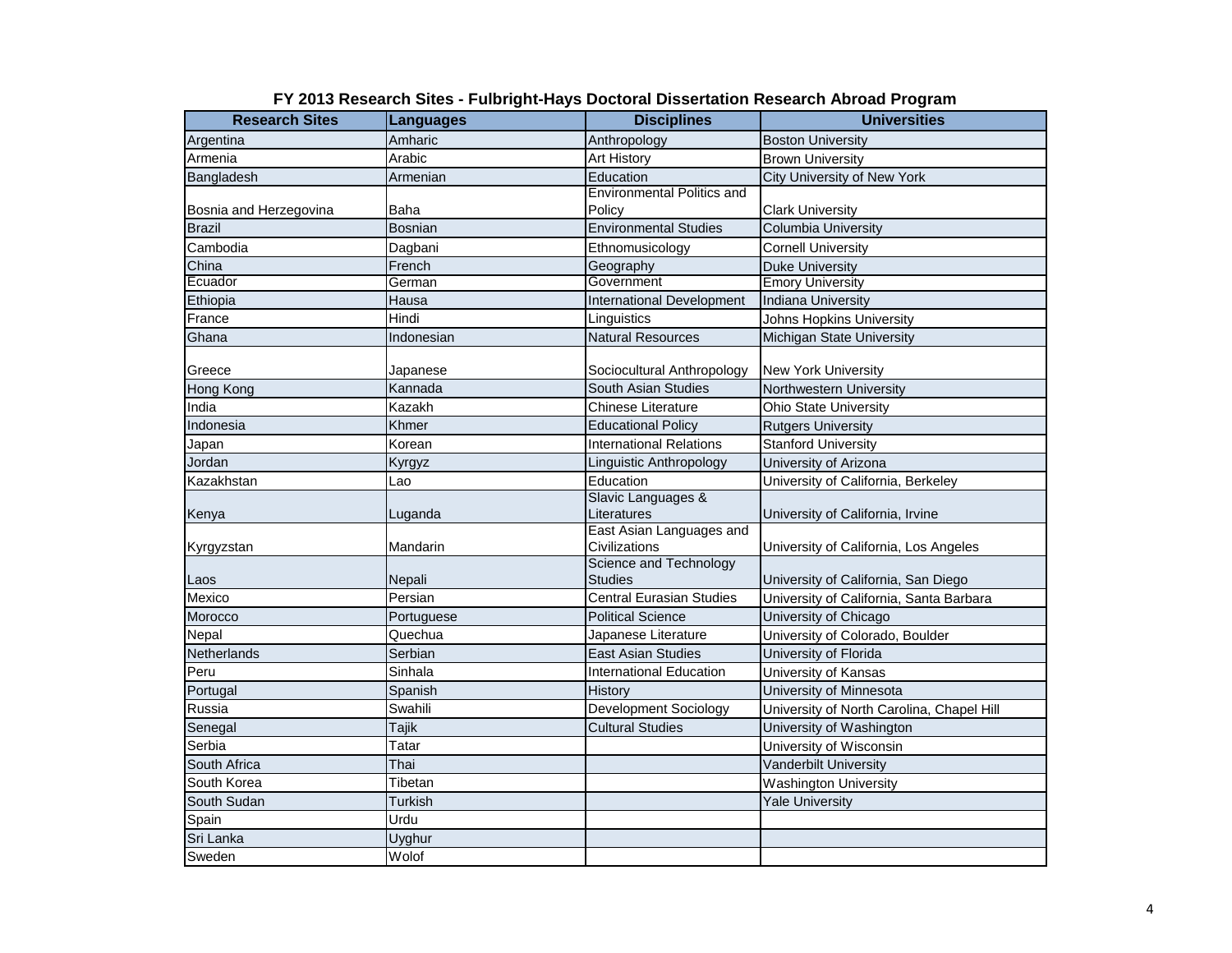| <b>Research Sites</b>           | <b>Languages</b> | <b>Disciplines</b> | <b>Universities</b> |
|---------------------------------|------------------|--------------------|---------------------|
| Switzerland                     | Yucatec Maya     |                    |                     |
| Tajikistan                      | Zulu             |                    |                     |
| Tanzania                        |                  |                    |                     |
| Tanzania                        |                  |                    |                     |
| Thailand                        |                  |                    |                     |
| <b>Turkey</b>                   |                  |                    |                     |
| Uganda                          |                  |                    |                     |
| <b>United Kingdom</b>           |                  |                    |                     |
| <b>United States of America</b> |                  |                    |                     |
| <b>Uzbekistan</b>               |                  |                    |                     |
| <b>Western Sahara</b>           |                  |                    |                     |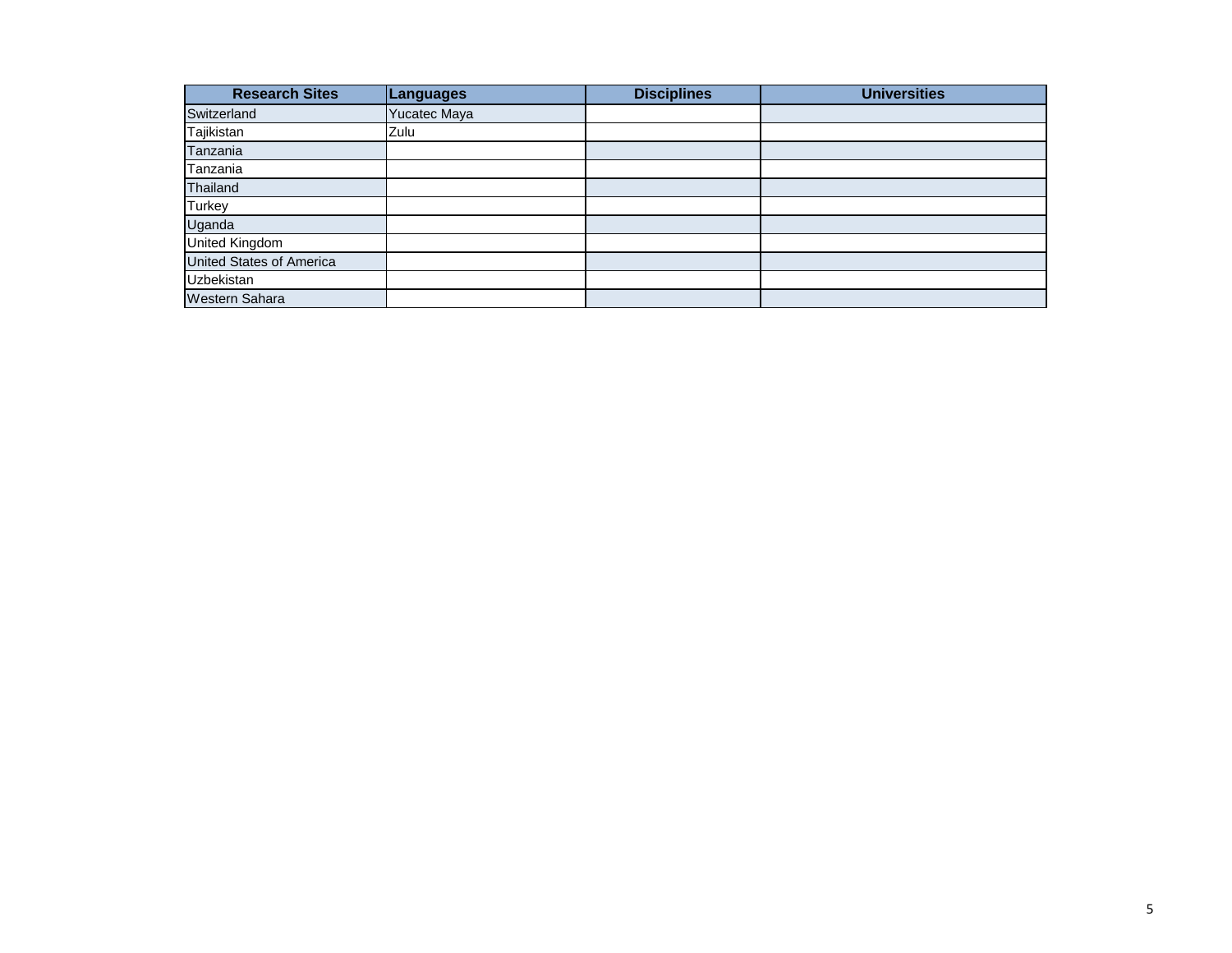| <b>World Area</b> | <b>Last Name</b>    | <b>First Name</b> | <b>Institution</b>                            | <b>PO Number</b> | <b>Discipline</b>                                      | <b>Topic</b>                                                                                                                                                         | Language                   | <b>Research</b><br>Location      | World<br>Area<br>Code | <b>Amount</b><br><b>Awarded</b> |
|-------------------|---------------------|-------------------|-----------------------------------------------|------------------|--------------------------------------------------------|----------------------------------------------------------------------------------------------------------------------------------------------------------------------|----------------------------|----------------------------------|-----------------------|---------------------------------|
| Africa            | Alexander           | Isabella          | <b>Emory University</b>                       | P022A130041-002  | Anthropology                                           | 'Burning' at the Maghrebi Border -<br>Liminality Belonging and Morocco's<br><b>New Migrant Class</b>                                                                 | French, Arabic             | Morocco                          | AF                    | \$27,980                        |
| Africa            | Bellows-<br>Blakely | Sarah             | Washington<br>University                      | P022A130030-001  | History                                                | Developing Girls and Developing<br>Nations. A Transnational History of<br>the Girls' Rights Movement in Kenya                                                        | Swahili                    | Kenya;<br>Switzerland:<br>France | AF                    | \$54,328                        |
| Africa            | Cappy               | Christina         | University of<br>Wisconsin                    | P022A130013-019  | <b>Educational Policy</b><br>Studies /<br>Anthropology | South African Youth' Experiences of<br>Social Cohesion through Schooling                                                                                             | Zulu                       | South Africa                     | AF                    | \$32,768                        |
| Africa            | Dingley             | Zebulon           | University of<br>Chicago                      | P022A130032-011  | Anthropology                                           | Of Bond and Boundary - Kinship and<br>Ethnicity on the South Coast of Kenya                                                                                          | Swahili                    | Kenya                            | AF                    | \$43,700                        |
| Africa            | Drury               | Mark              | City University of<br><b>New York</b>         | P022A130062-003  | Anthropology                                           | The Structure of Disjuncture -- An<br>Anthropology of Western Sahara's<br>Decolonization                                                                             | Arabic, French             | Morocco,<br>Western<br>Sahara    | AF                    | \$42,932                        |
| Africa            | Duffy-Tumasz        | Amelia            | <b>Rutgers University</b>                     | P022A130015-001  | Geography                                              | The conjugal contract in Senegalese<br>fishing economies                                                                                                             | French, Wolof              | Senegal                          | AF                    | \$27,942                        |
| Africa            | Ehrenreich          | Veronica          | University of<br>California, Santa<br>Barbara | P022A130044-002  | History                                                | Effects of Bantu Authorities on<br>amazulu in the Mtunzini District<br>KwaZulu                                                                                       | isiZulu                    | South Africa                     | AF                    | \$41,749                        |
| Africa            | Greenwood           | April             | Michigan State<br>University                  | P022A130021-007  | Anthropology                                           | 'Indian Bosses' and 'African Workers'<br>Race Stereotype and Community in<br>Tanga Tanzania                                                                          | Swahili, Hindi,<br>German  | Tanzania                         | AF                    | \$30,769                        |
| Africa            | Haas                | Karl              | <b>Boston University</b>                      | P022A130028-004  | Ethnomusicology                                        | Time and Space Music and Matter - A<br>Musical Ethnography of the Kamnonsi<br>of Northern Gana                                                                       | Dagbani, Hausa,<br>English | Ghana                            | AF                    | \$31,007                        |
| Africa            | Johnson             | McKenzie          | <b>Duke University</b>                        | P022A130049-002  | Environmental<br>Politics and Policy                   | Resources for Peace - Examining the<br>relationship between natural resource<br>governance and post-conflict<br>peacebuilding in the Sudd Wetlands<br>of South Sudan | Arabic, English            | South Sudan                      | AF                    | \$48,447                        |
| Africa            | Krueger             | James             | University of<br>Wisconsin                    | P022A130013-020  | Environmental<br><b>Studies</b>                        | Drug Crops and Natural Resources<br>under Pluralistic Regulation. A<br>Comparative Study of Khat Farming ir<br>Ethiopia and Kenya                                    | Swahili, English           | Kenya                            | AF                    | \$62,207                        |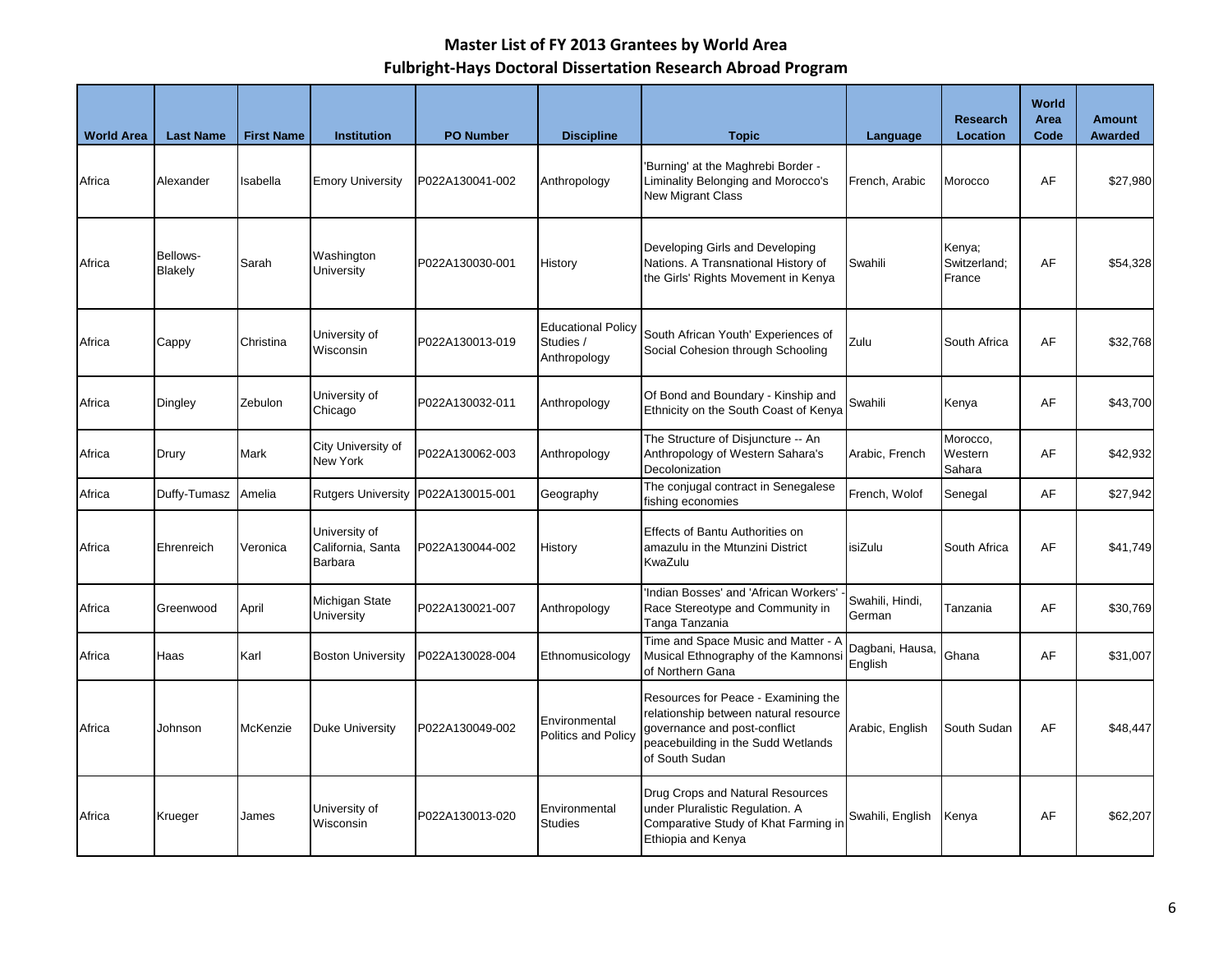| <b>World Area</b>                             | <b>Last Name</b>  | <b>First Name</b> | <b>Institution</b>                              | <b>PO Number</b> | <b>Discipline</b>                                | <b>Topic</b>                                                                                                                                      | Language                | <b>Research</b><br>Location | World<br>Area<br>Code | <b>Amount</b><br><b>Awarded</b> |
|-----------------------------------------------|-------------------|-------------------|-------------------------------------------------|------------------|--------------------------------------------------|---------------------------------------------------------------------------------------------------------------------------------------------------|-------------------------|-----------------------------|-----------------------|---------------------------------|
| Africa                                        | <b>McClelland</b> | Jesse             | University of<br>Washington                     | P022A130050-001  | Geography                                        | Governing People and Property.<br>Planners and the Work of Renewal in<br>Addis Ababa                                                              | Amharic                 | Ethiopia                    | AF                    | \$46,154                        |
| Africa                                        | Newman            | Jessica           | Yale University                                 | P022A130048-007  | Anthropology                                     | Abortion Negotiation and Activism in<br>Morocco                                                                                                   | Arabic, French          | Morocco                     | AF                    | \$37,820                        |
| Africa                                        | Rafiq             | Mohamed           | <b>Brown University</b>                         | P022A130026-002  | Anthropology                                     | Shaykhs and the State - The<br>Incorporation of Tanzanian Shaykhs<br>in Biopolitical Projects in Pre and Post<br>Ujamaa Era                       | Swahili                 | Tanzania                    | AF                    | \$46,018                        |
| Africa                                        | Searcy            | Julie             | Indiana University                              | P022A130055-004  | Anthropology and<br>Communication<br>and Culture | When Life and Death Meet -<br>Reproduction in the Context of<br>Chronic Disease                                                                   | isiZulu                 | Republic of<br>South Africa | AF                    | \$46,675                        |
| Africa                                        | Timmons           | John              | University of<br>Florida                        | P022A130046-005  | Anthropology                                     | Hip Hop Life and Livelihood in Nairobi<br>Kenya                                                                                                   | Kiswahili               | Kenya                       | AF                    | \$55,590                        |
| Africa                                        | Twagira           | Benjamin          | <b>Boston University</b>                        | P022A130028-005  | History                                          | Religious Hills Urbanization and<br>Religious Traditions in Kampala                                                                               | Swahili, Luganda United | Uganda;<br>Kingdom          | AF                    | \$54,744                        |
| Central /<br>Eastern<br>Europe and<br>Eurasia | Aydarova          | Olena             | Michigan State<br>University                    | P022A130021-006  | Education                                        | The Russian Soul and the Struggles<br>of Becoming Amidst Educational<br>Modernization Reforms in the Russian<br>Federation                        | Russian                 | Russia                      | <b>CEE</b>            | \$18,139                        |
| Central /<br>Eastern<br>Europe and<br>Eurasia | Dowling           | Rhiannon          | University of<br>California,<br>Berkeley        | P022A130023-014  | History                                          | Brezhnev s War on Crime the<br>Criminal and Late Soviet Society                                                                                   | Russian                 | Russia                      | <b>CEE</b>            | \$43,482                        |
| Central /<br>Eastern<br>Europe and<br>Eurasia | Feygin            | Yakov             | University of<br>Pennsylvania                   | P022A130003-010  | History                                          | Accounting for Collapse-The<br>International Political Economy of the<br>Fall of the USSR Soviet Nineteen<br>Sixty Two to Nineteenth Ninety Three | Russian                 | Russia                      | <b>CEE</b>            | \$44,968                        |
| Central /<br>Eastern<br>Europe and<br>Eurasia | Guadagnolo        | Gary              | University of North<br>Carolina, Chapel<br>Hill | P022A130011-001  | History                                          | Creating a Tatar Capital--National<br>Cultural and Linguistic Space in<br>Kazan                                                                   | Russian, Tatar          | Russia                      | <b>CEE</b>            | \$22,636                        |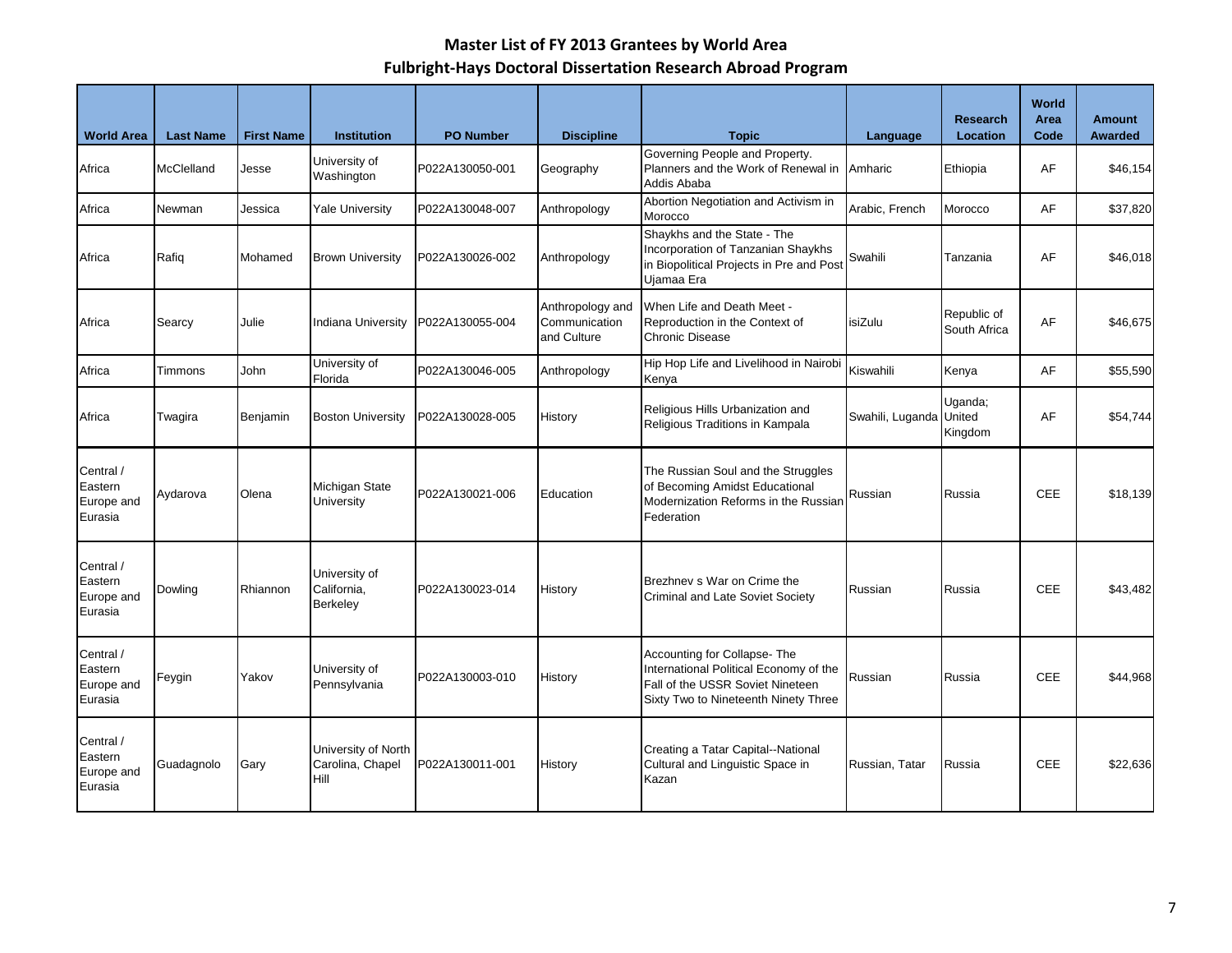| <b>World Area</b>                             | <b>Last Name</b>   | <b>First Name</b> | <b>Institution</b>                              | <b>PO Number</b>                    | <b>Discipline</b>                                                                                   | <b>Topic</b>                                                                                                  | Language                   | <b>Research</b><br>Location          | World<br>Area<br>Code | <b>Amount</b><br>Awarded |
|-----------------------------------------------|--------------------|-------------------|-------------------------------------------------|-------------------------------------|-----------------------------------------------------------------------------------------------------|---------------------------------------------------------------------------------------------------------------|----------------------------|--------------------------------------|-----------------------|--------------------------|
| Central /<br>Eastern<br>Europe and<br>Eurasia | Hancock-<br>Parmer | Michael           | Indiana University                              | P022A130055-008                     | Central Eurasian<br><b>Studies</b>                                                                  | Mukhammedzhan Tynyshpaev and<br>the Bare Footed Flight Popularizing a<br>History Historicizing a People       | Kazakh, Russian            | Kazakhstan:<br>Russia:<br>Uzbekistan | <b>CEE</b>            | \$36,864                 |
| Central /<br>Eastern<br>Europe and<br>Eurasia | Hildonen           | Kirsten           | Ohio State<br>University                        | P022A130027-003                     | Belgrade at War - Everyday Life<br><b>Under German Occupation During</b><br>History<br>World War II |                                                                                                               | Serbian                    | Serbia                               | <b>CEE</b>            | \$29,383                 |
| Central /<br>Eastern<br>Europe and<br>Eurasia | Johnson            | lan               | Ohio State<br>University                        | P022A130027-004                     | History                                                                                             | The Faustian Pact - Secret Soviet-<br>German Military Cooperation in the<br><b>Interwar Period</b>            | Russian                    | Russia                               | <b>CEE</b>            | \$29,384                 |
| Central /<br>Eastern<br>Europe and<br>Eurasia | Postema            | Antje             | University of<br>Chicago                        | P022A130032-012                     | Slavic Languages<br>& Literatures                                                                   | Claimed Experience - Narrative and<br>the Shaping of Social Memory after<br>Trauma in Bosnia                  | <b>Bosnian</b>             | Bosnia and<br>Herzegovina            | <b>CEE</b>            | \$26,716                 |
| Central /<br>Eastern<br>Europe and<br>Eurasia | Reiss              | Hannah            | University of<br>California, Los<br>Angeles     | P022A130008-008                     | Anthropology                                                                                        | Social Contexts of Treatment and<br>Care Patients and their Families in<br>Tajikistan's Tuberculosis Epidemic | Russian,<br>Persian, Tajik | Tajikistan                           | <b>CEE</b>            | \$45,300                 |
| Central /<br>Eastern<br>Europe and<br>Eurasia | Riegg              | Stephen           | University of North<br>Carolina, Chapel<br>Hill | P022A130011-004                     | History                                                                                             | Claiming the Caucasus--The<br>Evolution of Russian Imperialism in<br>Armenia                                  | Russian,<br>Armenian       | Russia;<br>Armenia                   | CEE                   | \$35,866                 |
| Central /<br>Eastern<br>Europe and<br>Eurasia | Wetsel             | Amanda            |                                                 | Stanford University P022A130039-003 | Anthropology                                                                                        | Accomodating Relatedness- Homes<br>in Kyrgyzstan                                                              | Russian, Kyrgyz            | Kyrgyzstan                           | CEE                   | \$30,496                 |
| East Asia                                     | Anderson           | Elise             | <b>Indiana University</b>                       | P022A130055-007                     | Ethnomusicology                                                                                     | Uyghur Arts History and Heritage in<br>Contemporary Xinjiang                                                  | Uyghur,<br>Mandarin        | China:<br>Sweden                     | EA                    | \$49,251                 |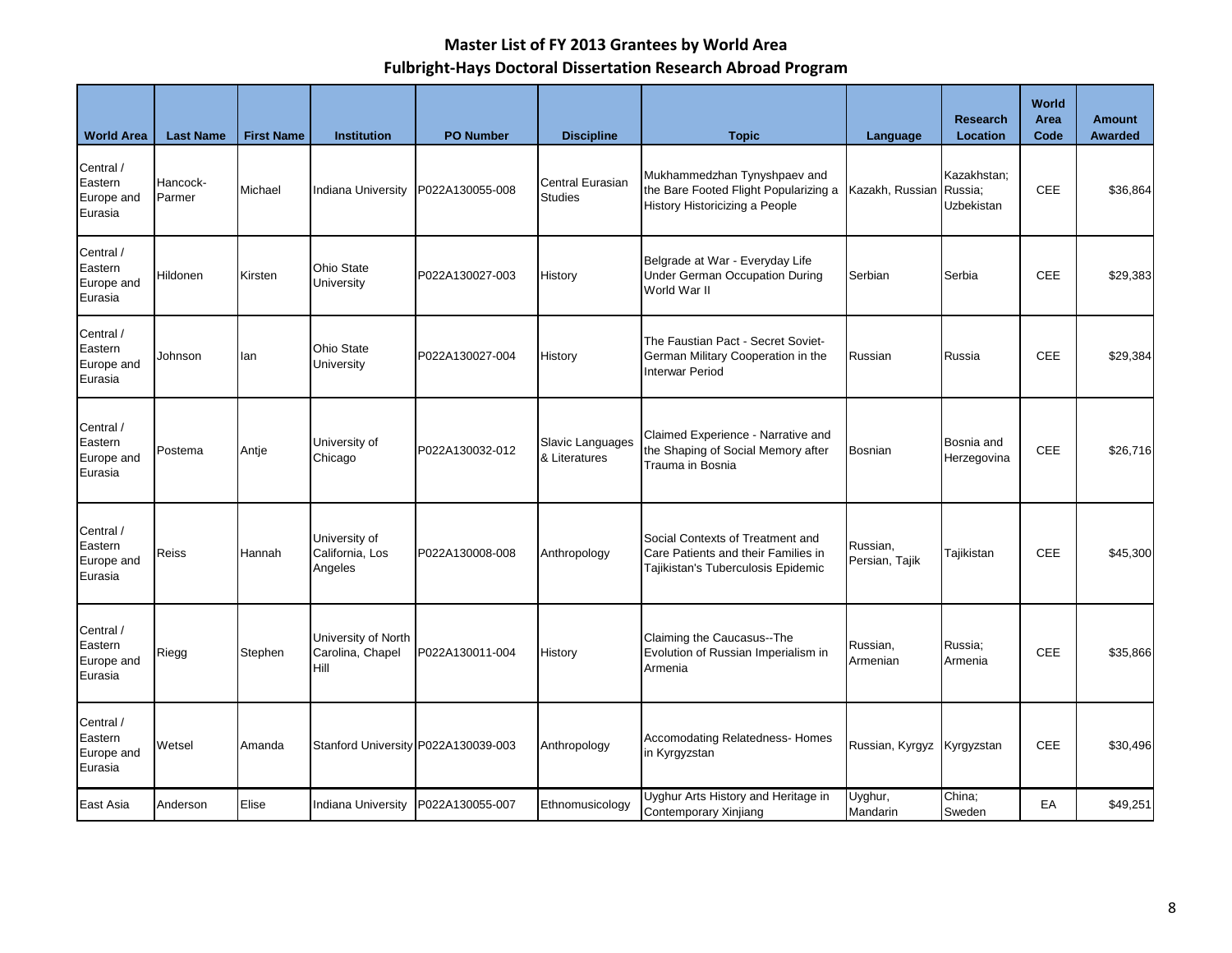| <b>World Area</b> | <b>Last Name</b> | <b>First Name</b> | <b>Institution</b>                              | <b>PO Number</b> | <b>Discipline</b>                                            | <b>Topic</b>                                                                                                                                                          | Language                            | <b>Research</b><br>Location                         | <b>World</b><br>Area<br>Code | <b>Amount</b><br><b>Awarded</b> |
|-------------------|------------------|-------------------|-------------------------------------------------|------------------|--------------------------------------------------------------|-----------------------------------------------------------------------------------------------------------------------------------------------------------------------|-------------------------------------|-----------------------------------------------------|------------------------------|---------------------------------|
| East Asia         | Andrew           | Grant             | University of<br>California, Los<br>Angeles     | P022A130008-010  | Geography                                                    | Belonging and Urbanization along the<br>Sino-Tibetan Frontier                                                                                                         | <b>Mandarin</b><br>Chinese, Tibetan | China                                               | EA                           | \$17,398                        |
| East Asia         | Cacchione        | Orianna           | University of<br>California, San<br>Diego       | P022A130020-008  | and Criticism                                                | <b>Towards Globalization - Transnational</b><br>Art History, Theory Practice Translation and Parallel<br>Discourses of Contemporary Chinese<br>Art Beijing - New York | Chinese -<br>Mandarin,<br>English   | China; Hong<br>Kong; United<br>States of<br>America | EA                           | \$42,119                        |
| East Asia         | Carlson          | Brian             | Johns Hopkins<br>University                     | P022A130017-001  | Political<br>Science/Internatio<br>nal Relations             | Off Balance, China-Russia Relations<br>U.S. Primacy and International<br>Relations Theory in the Post-Cold<br>War World                                               | Mandarin<br>Chinese                 | China                                               | EA                           | \$29,011                        |
| East Asia         | Coderre          | Laurence          | University of<br>California,<br>Berkeley        | P022A130023-002  | Chinese literature                                           | Consuming Revolution - Yangbanxi<br>as Material Culture of the Chinese<br><b>Cultural Revolution</b>                                                                  | Mandarin<br>Chinese                 | China                                               | EA                           | \$32,093                        |
| East Asia         | Cole             | Robert            | New York<br>University                          | P022A130056-004  | History                                                      | Confronting Chinese Rural Crisis in<br>the Global Nineteen Thirties                                                                                                   | Chinese                             | China                                               | EA                           | \$44,475                        |
| East Asia         | Greenleaf        | Anne              | University of<br>Washington                     | P022A130050-008  | <b>Political Science</b>                                     | We are Not Machines - Migrant<br>Workers and Labor Disputes In<br>Southern China                                                                                      | Mandarin<br>Chinese                 | China                                               | EA                           | \$37,011                        |
| East Asia         | Hurley           | <b>Brian</b>      | University of<br>California.<br>Berkeley        | P022A130023-004  | Japanese<br>Literature                                       | The Literary Futures of Early Showa<br>Japan                                                                                                                          | Japanese                            | Japan                                               | EA                           | \$32,350                        |
| East Asia         | Kardon           | Isaac             | <b>Cornell University</b>                       | P022A130010-014  | Government                                                   | Ruling the Waves and Waiving the<br>Rules - China the United States and<br>the Law of the Sea                                                                         | Chinese -<br><b>Mandarin</b>        | China (PRC)                                         | EA                           | \$27,053                        |
| East Asia         | Kielman          | Adam              | Columbia<br>University                          | P022A130040-007  | Ethnomusicology                                              | Sounding Configuarions of Difference<br>in Postsocialist China                                                                                                        | Mandarine<br>Chinese                | China                                               | EA                           | \$59,667                        |
| East Asia         | Mattes           | Julie             | Michigan State<br>University                    | P022A130021-009  | Anthropology                                                 | Catastrophe to Awareness - A<br>Multispecies Ethnography of an<br>Animal Rescue Organization in Post-<br>disaster Japan                                               | Japanese                            | Japan                                               | EA                           | \$54,519                        |
| East Asia         | Mellquist        | Heather           | University of<br>California,<br><b>Berkeley</b> | P022A130023-018  | Anthropology;<br>Science and<br>Technology<br><b>Studies</b> | A Church for All Nations - 'The<br>Multisite Revolution' in South Korea                                                                                               | Korean, English                     | South Korea                                         | EA                           | \$50,184                        |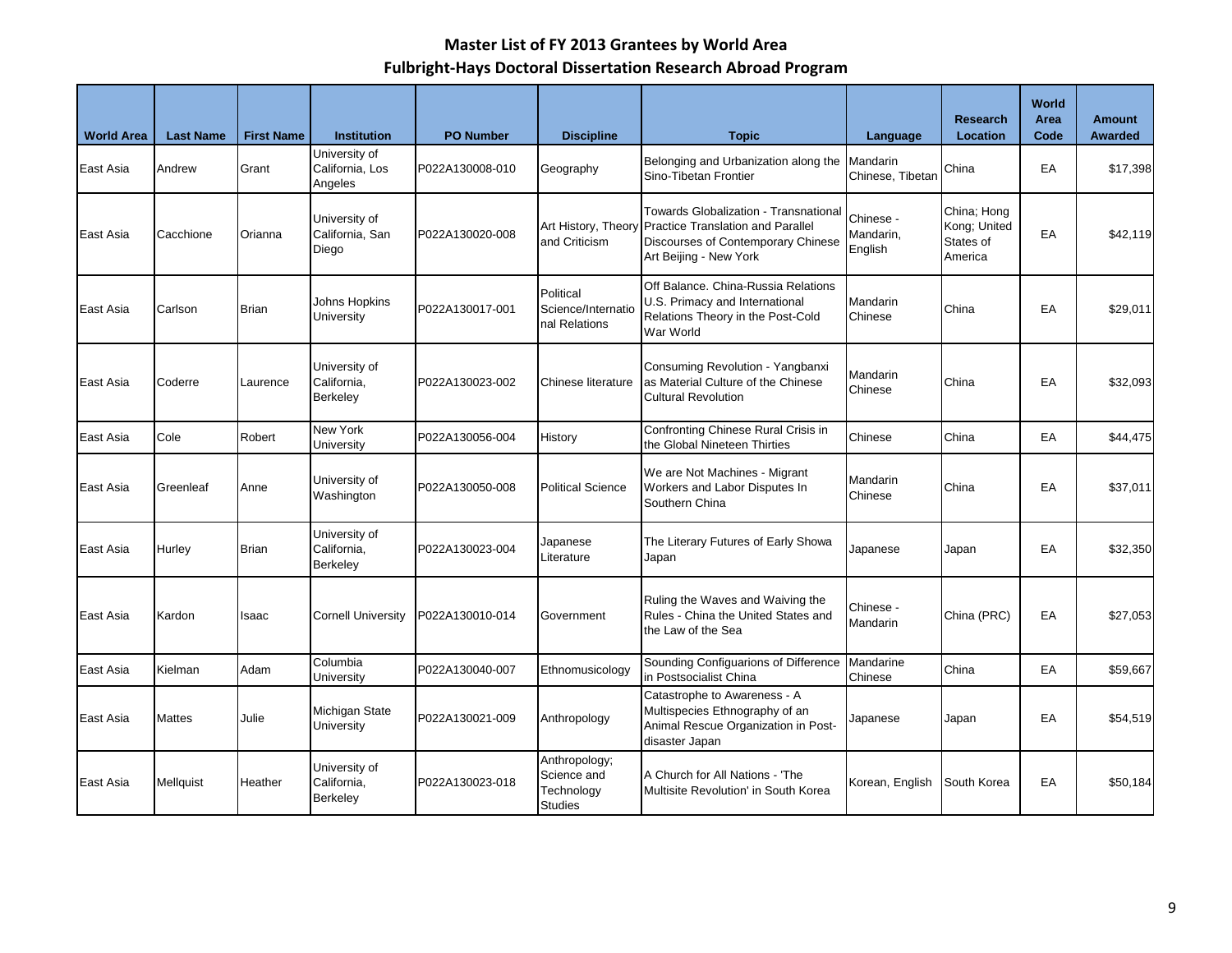| <b>World Area</b> | <b>Last Name</b> | <b>First Name</b> | <b>Institution</b>                        | <b>PO Number</b> | <b>Discipline</b>                            | <b>Topic</b>                                                                                                                                                      | Language                                | <b>Research</b><br>Location             | <b>World</b><br>Area<br>Code | <b>Amount</b><br><b>Awarded</b> |
|-------------------|------------------|-------------------|-------------------------------------------|------------------|----------------------------------------------|-------------------------------------------------------------------------------------------------------------------------------------------------------------------|-----------------------------------------|-----------------------------------------|------------------------------|---------------------------------|
| East Asia         | Reeves           | Justin            | University of<br>California, San<br>Diego | P022A130020-001  | <b>Political Science</b>                     | Famous Amateurs in a Professional's<br>Race - The Causes and<br><b>Consequences of Celebrity Politics</b><br>Page                                                 | Japanese                                | Japan                                   | EA                           | \$26,720                        |
| East Asia         | Solomon          | Joshua            | University of<br>Chicago                  | P022A130032-004  | East Asian<br>Languages and<br>Civilizations | Knowing the Stench of the Earth --<br>Counter-Narratives of Local Furusato<br>From Tsugaru                                                                        | Japanese                                | Japan                                   | EA                           | \$41,265                        |
| East Asia         | Thomas           | <b>Dexter</b>     | <b>Cornell University</b>                 | P022A130010-004  | East Asian<br><b>Studies</b>                 | The Japanese Hip-Hop Paradox -<br>Affinity and Xenophobia and Black<br><b>Alternative Modernity</b>                                                               | Japan                                   | Japan                                   | EA                           | \$42,551                        |
| East Asia         | Vortherms        | Samantha          | University of<br>Wisconsin                | P022A130013-016  | <b>Political Science</b>                     | The Revival of the Welfare State-<br>Reform of China's Household<br>Registration System and the<br><b>Expansion of Social Welfare</b>                             | Mandarin                                | Hong Kong;<br>China                     | EA                           | \$61,408                        |
| <b>Near East</b>  | Baylis           | David             | Michigan State<br>University              | P022A130021-012  | Geography                                    | 'Action in Cleanliness' - Water Space<br>and Control in Ankara Turkey                                                                                             | Turkish                                 | Turkey                                  | <b>NE</b>                    | \$18,139                        |
| <b>Near East</b>  | Grenier          | Carlos            | University of<br>Chicago                  | P022A120051-001  | History                                      | The Yazicizades - Sacred Knowledge<br>on the Early Modern Frontier                                                                                                | Turkish                                 | Turkey                                  | <b>NE</b>                    | \$52,247                        |
| <b>Near East</b>  | Neumeier         | Mary              | University of<br>Pennsylvania             | P022A120027-032  | History of Art                               | A Theater of Fortune and Triumph--Ali<br>Pasha of Ioannina and<br>Transformations in Architectural<br>Patronage within A Ninetheenth-<br>century Ottoman Province | Turkish -<br>Modern, Turkish<br>Ottoman | Turkey;<br>United<br>Kingdom;<br>Greece | <b>NE</b>                    | \$51,680                        |
| Near East         | Spath            | Andrew            | Rutgers University P022A120027-011        |                  | <b>Political Science</b>                     | When Leaders Change - State.<br>Society. and Succession in Jordan<br>and Beyond                                                                                   | Arabic                                  | Jordan                                  | <b>NE</b>                    | \$40,733                        |
| South Asia        | Amstutz          | Andrew            | <b>Cornell University</b>                 | P022A130010-012  | History                                      | Finding a Home for Urdu - The Urdu<br>Language Movement in Twentieth<br>Century South Asia                                                                        | Urdu, Persian                           | India;<br>Bangladesh                    | <b>SA</b>                    | \$39,955                        |
| South Asia        | Beazley          | Robert            | <b>Cornell University</b>                 | P022A130010-013  | Natural Resources                            | Gendered Mobility and Transient<br>Livelihoods along the Trans<br>Himalayan Highway                                                                               | Nepali                                  | Nepal                                   | SA                           | \$23,268                        |
| South Asia        | Cole             | Rachel            | New York<br>University                    | P022A130056-005  | International<br>Education                   | Aspirations Tutoring and School<br>Quality in Sri Lanka                                                                                                           | Sinhala                                 | Sri Lanka                               | SA                           | \$42,727                        |
| South Asia        | Goodman          | Rachael           | University of<br>Wisconsin                | P022A130013-003  | Anthropology                                 | Panning for Projects and Mining<br>NGOs - How NGOs Alter Livelihood<br>Strategies in Rural North India                                                            | Hindi                                   | India                                   | <b>SA</b>                    | \$26,698                        |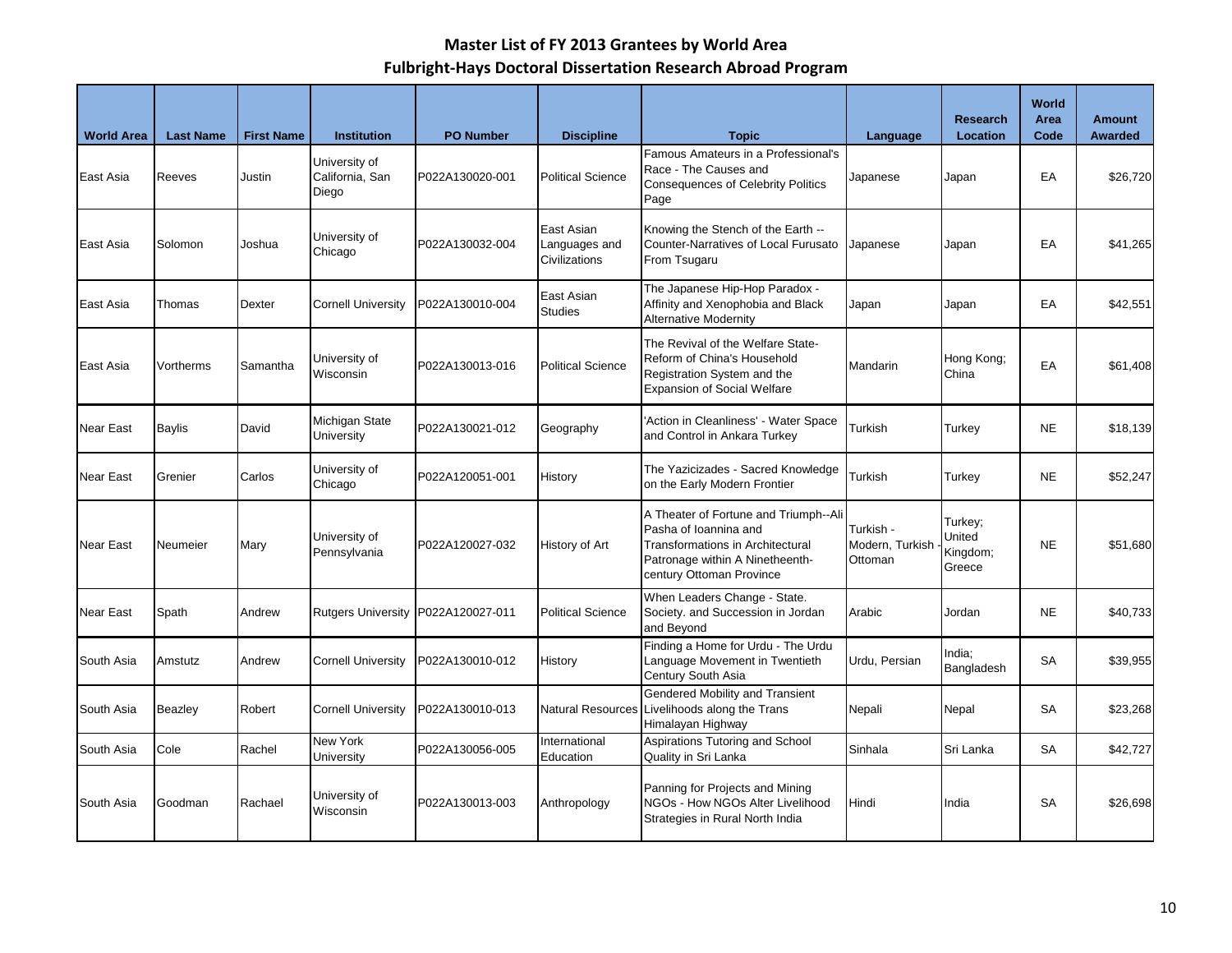| <b>World Area</b> | <b>Last Name</b>         | <b>First Name</b> | <b>Institution</b>                            | <b>PO Number</b> | <b>Discipline</b>                                                                  | <b>Topic</b>                                                                                                                                          | Language   | <b>Research</b><br>Location | World<br>Area<br>Code | <b>Amount</b><br><b>Awarded</b> |
|-------------------|--------------------------|-------------------|-----------------------------------------------|------------------|------------------------------------------------------------------------------------|-------------------------------------------------------------------------------------------------------------------------------------------------------|------------|-----------------------------|-----------------------|---------------------------------|
| South Asia        | Marrewa<br>Karwoski      | Christine         | Columbia<br>University                        | P022A130040-006  | History                                                                            | In Print-Rewriting Identity in the Nath<br>Community                                                                                                  | Hindi      | India                       | <b>SA</b>             | \$41,556                        |
| South Asia        | Taylor                   | Sarah             | University of<br>Pennsylvania                 | P022A130003-007  | South Asian<br><b>Studies</b>                                                      | The Aesthetics of Kingship-Model<br>Sovereigns in the Poetic and Material<br>Worlds of Medieval Jainism                                               | Kannada    | India: United<br>Kingdom    | <b>SA</b>             | \$30,388                        |
| South Asia        | Zyskowski                | Kathryn           | University of<br>Washington                   | P022A130050-003  | Anthropology                                                                       | New Muslim Identities-Student<br>Migration and Transnationalism at<br><b>Indian Universities</b>                                                      | Urdu       | India                       | <b>SA</b>             | \$18,141                        |
| Southeast<br>Asia | Beban                    | Alice             | <b>Cornell University</b>                     | P022A130010-015  | International<br>Development                                                       | Gender dynamics of land reform in<br>Cambodia                                                                                                         | Khmer      | Cambodia                    | <b>SEA</b>            | \$26,088                        |
| Southeast<br>Asia | Cahill                   | Colin             | University of<br>California, Irvine           | P022A130022-002  | Anthropology                                                                       | Health and Purity on Indonesia's Civet Baha,<br>Farms                                                                                                 | Indonesian | Indonesia                   | <b>SEA</b>            | \$33,382                        |
| Southeast<br>Asia | Daro<br><b>Minarchek</b> | Rebakah           | <b>Cornell University</b>                     | P022A130010-001  | Development<br>Sociology                                                           | Creating Commodities in Halimun<br>National Park Indonesia - Changing<br>Market Access and the Impact on<br><b>Food Security and Gender Relations</b> | Indonesian | Indonesia                   | <b>SEA</b>            | \$23,354                        |
| Southeast<br>Asia | <b>Dickens</b>           | Sarah Jones       | <b>Duke University</b>                        | P022A130049-005  | Art History                                                                        | Art of the Khmer Rouge                                                                                                                                | Khmer      | Cambodia                    | <b>SEA</b>            | \$29,436                        |
| Southeast<br>Asia | Kenney-Lazar             | Miles             | <b>Clark University</b>                       | P022A130059-001  | Geography                                                                          | Land and Livelihoods - Governing<br><b>Multinational Plantation Investments</b><br>in Laos                                                            | Lao        | Laos                        | <b>SEA</b>            | \$36,589                        |
| Southeast<br>Asia | McDonnell                | <b>Bradley</b>    | University of<br>California, Santa<br>Barbara | P022A130044-004  | Linguistics                                                                        | Voice and grammatical relations in<br>Besemah                                                                                                         | Indonesian | Indonesia                   | <b>SEA</b>            | \$42,729                        |
| Southeast<br>Asia | Parker                   | lan               | University of<br>California, San<br>Diego     | P022A130020-007  | Anthropology                                                                       | Social and environmental relations in<br>the seascapes of Raja Ampat West<br>Papua                                                                    | Indonesian | Indonesia                   | <b>SEA</b>            | \$31,893                        |
| Southeast<br>Asia | Reeder                   | Matthew           | <b>Cornell University</b>                     | P022A130010-011  | History                                                                            | From Tributaries to Ethnic States --<br>Survivors of Empire and New Social<br>Categories in Early Modern Thailand                                     | Thai       | Thailand                    | <b>SEA</b>            | \$32,789                        |
| Southeast<br>Asia | Yngvesson                | Dag               | University of<br>Minnesota                    | P022A130063-001  | <b>Cultural Studies</b><br>(Comparative<br>Studies in<br>Discourse and<br>Society) | Indonesian Cinema-Rethinking<br>Modernity on Screen                                                                                                   | Indonesian | Indonesia                   | <b>SEA</b>            | \$30,776                        |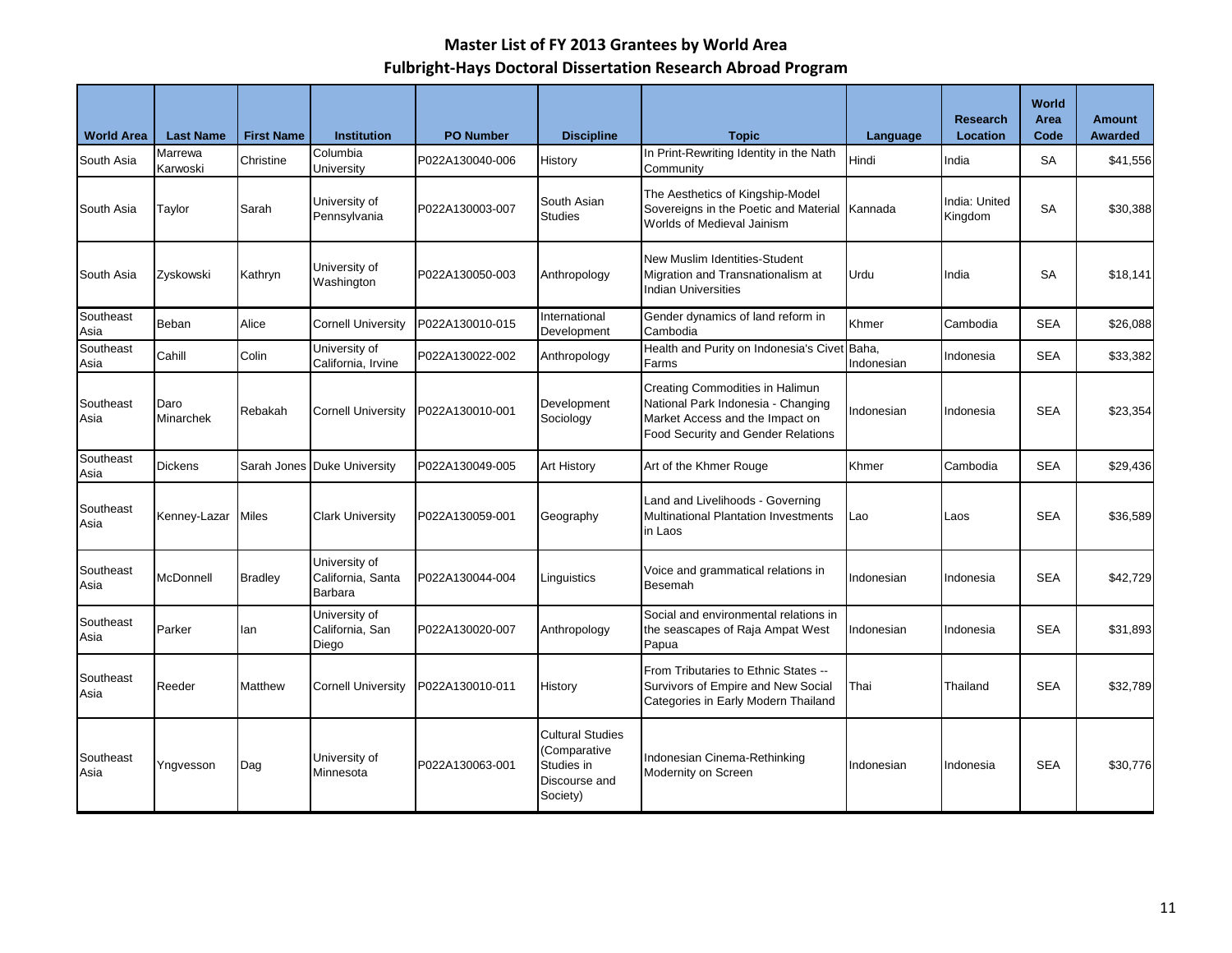| <b>World Area</b>     | <b>Last Name</b>  | <b>First Name</b> | <b>Institution</b>         | <b>PO Number</b> | <b>Discipline</b>             | <b>Topic</b>                                                                                                                                                                                   | Language            | <b>Research</b><br>Location         | <b>World</b><br>Area<br>Code | <b>Amount</b><br><b>Awarded</b> |
|-----------------------|-------------------|-------------------|----------------------------|------------------|-------------------------------|------------------------------------------------------------------------------------------------------------------------------------------------------------------------------------------------|---------------------|-------------------------------------|------------------------------|---------------------------------|
| Western<br>Hemisphere | Barnes            | Nicholas          | University of<br>Wisconsin | P022A130013-014  | <b>Political Science</b>      | Monopolies of Violence-Gang<br>Governance in Rio de Janeiro                                                                                                                                    | Portuguese          | <b>Brazil</b>                       | WH                           | \$55,138                        |
| Western<br>Hemisphere | Dunlap            | Christopher       | University of<br>Chicago   | P022A130032-016  | History                       | Scientific Communities Nuclear<br>Portuguese,<br>Energy and the State in Brazil and<br>Spanish<br>Argentina                                                                                    |                     | Brazil:<br>Argentina                | <b>WH</b>                    | \$47,594                        |
| Western<br>Hemisphere | Garriott          | Caroline          | Duke University            | P022A130049-004  | History                       | Resources for Peace - Examining the<br>relationship between natural resource<br>Spanish,<br>governance and post-conflict<br>Portuguese<br>peacebuilding in the Sudd Wetlands<br>of South Sudan |                     | Peru; Brazil;<br>Spain;<br>Portugal | WH                           | \$37,670                        |
| Western<br>Hemisphere | Hirsch            | Eric              | University of<br>Chicago   | P022A130032-018  | Anthropology                  | Investing in Indigeneity -<br>Development Financial Citizenship<br>and Selfhood in Andean Peru                                                                                                 | Spanish,<br>Quechua | Peru                                | WH                           | \$17,745                        |
| Western<br>Hemisphere | Hoke              | Morgan            | Northwestern<br>University | P022A130061-003  | Anthropology                  | Examining the effects of changing<br>economic activity on infant feeding<br>and early growth among the Quechua<br>of Nunoa                                                                     | Spanish,<br>Quechua | Peru                                | WH                           | \$41,086                        |
| Western<br>Hemisphere | Homan             | Joshua            | University of<br>Kansas    | P022A130019-003  | Sociocultural<br>Anthropology | Interfacing indigeneity - the social life<br>of ICTs among the Pastaza Quechua<br>of the northwestern Peruvian Amazon                                                                          | Quechua.<br>Spanish | Peru                                | WH                           | \$29,685                        |
| Western<br>Hemisphere | Layton            | <b>Matthew</b>    | Vanderbilt<br>University   | P022A130053-001  | <b>Political Science</b>      | <b>Conditional Social Assistance Policies</b><br>and Civic Citizenship in Latin America                                                                                                        | Portuguese          | <b>Brazil</b>                       | WH                           | \$32,542                        |
| Western<br>Hemisphere | Longaker          | Jacob             | University of<br>Kansas    | P022A130019-002  | <b>Political Science</b>      | Political Representation of<br>Marginalized Groups - LGBT Policy in Portuguese<br><b>Contemporary Brazil</b>                                                                                   |                     | <b>Brazil</b>                       | WH                           | \$47,667                        |
| Western<br>Hemisphere | Nelson            | Jessica           | University of<br>Arizona   | P022A130006-001  | Linguistic<br>Anthropology    | Redefining Indigeneity in Bahia Brazil                                                                                                                                                         | Portuguese          | <b>Brazil</b>                       | <b>WH</b>                    | \$50,254                        |
| Western<br>Hemisphere | Perez<br>Melendez | Jose              | University of<br>Chicago   | P022A130032-007  | History                       | Russia's Search for Identity and<br>Meaning in the Twenty-First Century -<br><b>Russian Cinematic New Wave</b>                                                                                 | Portuguese          | <b>Brazil</b>                       | WH                           | \$52,058                        |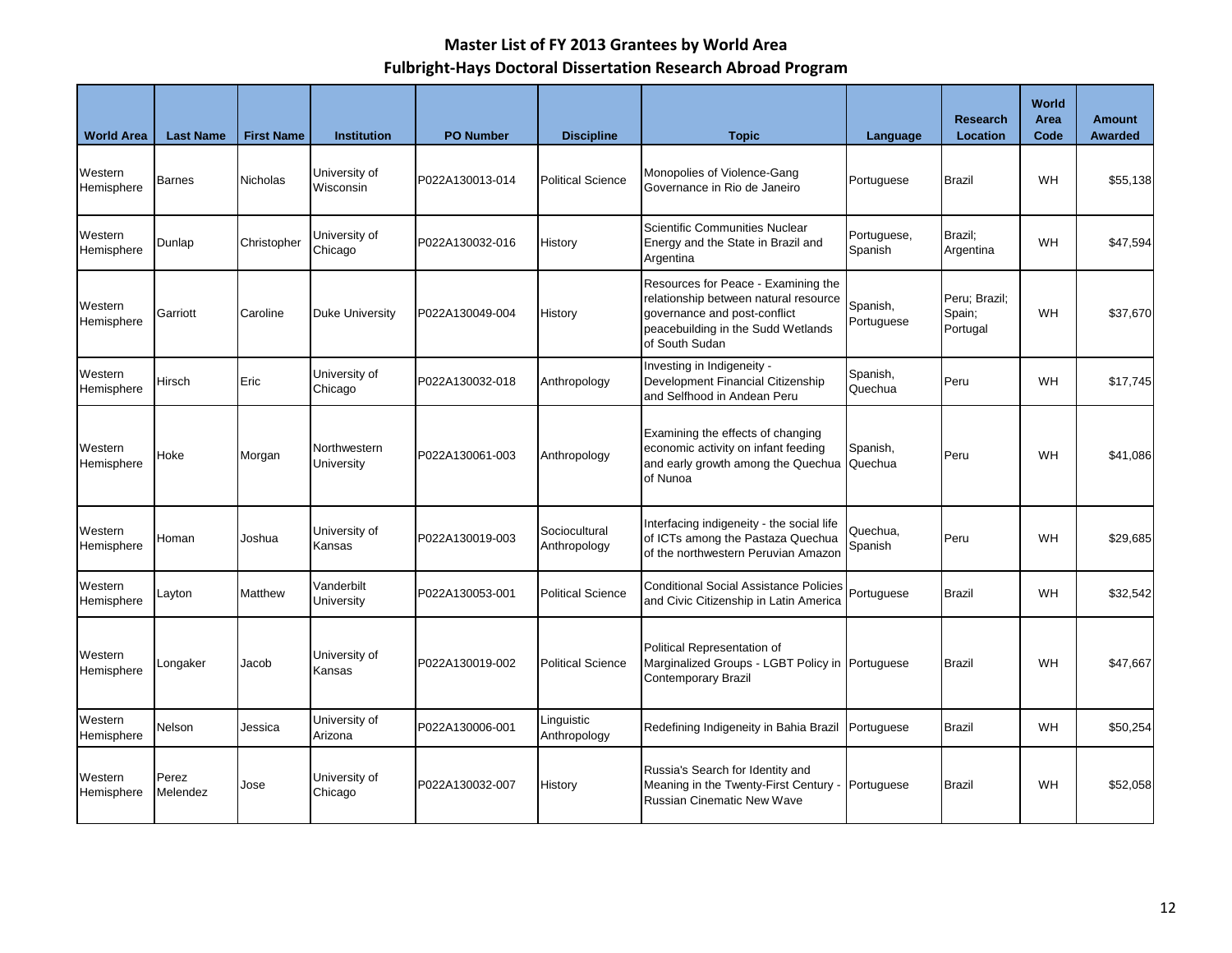| <b>World Area</b>     | <b>Last Name</b> | <b>First Name</b> | <b>Institution</b>                 | <b>PO Number</b> | <b>Discipline</b>          | <b>Topic</b>                                                                                                                                         | Language                 | <b>Research</b><br>Location | World<br>Area<br>Code | <b>Amount</b><br>Awarded |
|-----------------------|------------------|-------------------|------------------------------------|------------------|----------------------------|------------------------------------------------------------------------------------------------------------------------------------------------------|--------------------------|-----------------------------|-----------------------|--------------------------|
| Western<br>Hemisphere | Ponsen           | Alexander         | University of<br>Pennsylvania      | P022A130003-009  | History                    | Conflict and Coexistence on the<br>Periphery of Empire - The Limits of<br>Sovereignty in the Iberian Imperial<br>World                               | Portuguese,<br>Spanish   | Brazil;<br>Argentina        | WH                    | \$38,028                 |
| Western<br>Hemisphere | Quick            | Joseph            | University of<br>Wisconsin         | P022A130013-004  | Anthropology               | Handicrafts and the Tourist Economy<br>in the Ecuadorian Andes                                                                                       | Spanish,<br>Quechua      | Ecuador                     | WH                    | \$26,904                 |
| Western<br>Hemisphere | <b>Rhodes</b>    | Catherine         | University of<br>Pennsylvania      | P022A130003-011  | Anthropology;<br>Education | Yucatec linguistics--At the intersection<br>of the production of indigenous<br>scientific expertise and the<br>deindigenization of indigenous people | Yucatec Maya,<br>Spanish | Mexico                      | WH                    | \$26,358                 |
| Western<br>Hemisphere | Scott            | Jason             | University of<br>Colorado, Boulder | P022A130037-005  | Anthropology               | Pacified Inclusion- Security<br>Technology and Development in<br><b>Brazilian Shantytowns</b>                                                        | Portuguese               | <b>Brazil</b>               | WH                    | \$41,800                 |
| Western<br>Hemisphere | Ulmer            | Gordon            | <b>Ohio State</b><br>University    | P022A130027-006  | Anthropology               | Ecotourism and Extraction in<br>Amazonia Peru                                                                                                        | Spanish,<br>Quechua      | Peru                        | WH                    | \$44,141                 |
|                       |                  |                   |                                    |                  |                            |                                                                                                                                                      |                          |                             |                       | \$3,002,377              |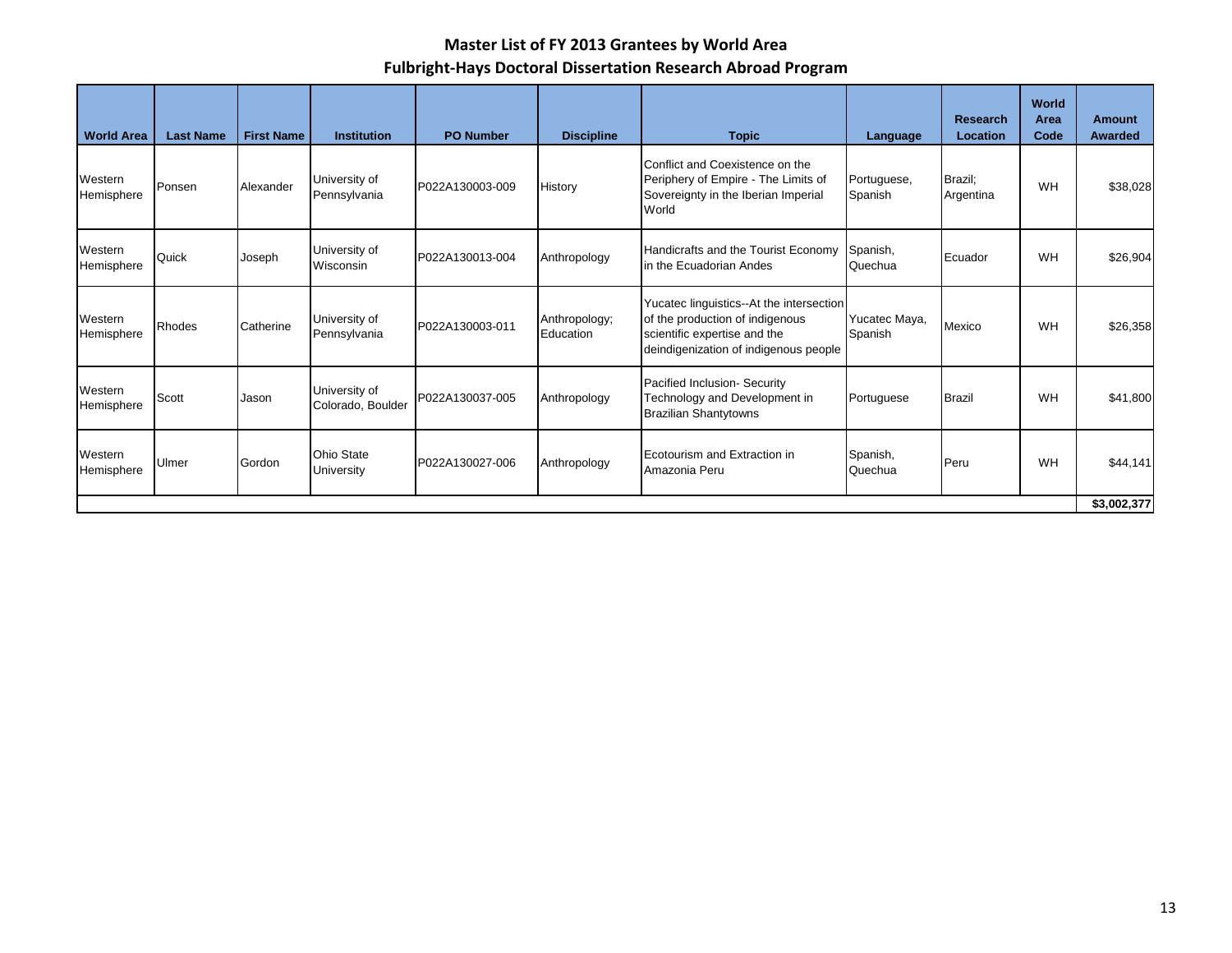| <b>World</b>   | <b>Primary Research</b> | <b>Additional Research</b>          |                                       |                                                                                   |                 |              |
|----------------|-------------------------|-------------------------------------|---------------------------------------|-----------------------------------------------------------------------------------|-----------------|--------------|
| Area           | <b>Site</b>             | Site(s)                             | <b>Languages</b>                      | <b>Disciplines</b>                                                                | <b>Fellows</b>  | <b>Funds</b> |
| <b>AF</b>      | Ethiopia                |                                     | Amharic                               | Geography                                                                         |                 | \$46,154     |
| <b>AF</b>      | Ghana                   |                                     | Dagbani, Hausa, English               | Ethnomusicology                                                                   | $\mathbf{1}$    | \$31,007     |
|                |                         |                                     |                                       | Anthropology; History;                                                            |                 |              |
| <b>AF</b>      | Kenya                   | Switzerland; France                 | Swahili, English                      | <b>Ecology/Natural Resources</b>                                                  | 4               | \$215,725    |
| <b>AF</b>      | Morocco                 | Western Sahara                      | Arabic, French                        | Anthropology                                                                      | 3               | \$108,732    |
| <b>AF</b>      | Senegal                 |                                     | French, Wolof                         | Geography                                                                         | $\mathbf{1}$    | \$27,942     |
|                |                         |                                     |                                       | Education, History, South                                                         |                 |              |
| <b>AF</b>      | South Africa            |                                     | Zulu                                  | Africa                                                                            | 3               | \$121,192    |
| <b>AF</b>      | South Sudan             |                                     | Arabic, English                       | <b>Ecology/Natural Resources</b>                                                  | $\mathbf{1}$    | \$48,447     |
| <b>AF</b>      | Tanzania                |                                     | Swahili, Hindi, German                | Anthropology,                                                                     | $\overline{2}$  | \$76,787     |
| <b>AF</b>      | Uganda                  | United Kingdom                      | Swahili, Luganda                      | <b>History</b>                                                                    | $\overline{1}$  | \$54,744     |
|                |                         |                                     |                                       |                                                                                   |                 |              |
| <b>Totals</b>  |                         |                                     |                                       |                                                                                   | 17              | \$730,730    |
|                | Bosnia and              |                                     |                                       |                                                                                   |                 |              |
| <b>CEE</b>     | Herzegovina             |                                     | Bosnian                               | Literature                                                                        | $\mathbf{1}$    | \$26,716     |
| <b>CEE</b>     | Kazakhstan              | Russia, Uzbekistan                  | Kazakh, Russian                       | <b>Area Studies</b>                                                               | $\overline{1}$  | \$36,864     |
| <b>CEE</b>     | Kyrgystan               |                                     | Russian, Kyrgyz                       | Anthropology                                                                      | $\overline{1}$  | \$30,496     |
| <b>CEE</b>     | Russia                  | Armenia                             | Russian, Armenian, Tatar              | History, Education                                                                | 6               | \$194,475    |
| <b>CEE</b>     | Serbia                  |                                     | Serbian                               | <b>History</b>                                                                    | $\mathbf{1}$    | \$29,383     |
| <b>CEE</b>     | Tajikistan              |                                     | Russia, Persian, Tajik                | Anthropology                                                                      | $\overline{1}$  | \$45,300     |
| <b>Totals</b>  |                         |                                     |                                       |                                                                                   | $\overline{11}$ | \$363,234    |
| EA             | China                   | Sweden, United States of<br>America | Mandarin, Tibetan,<br>English, Uyghur | Political Science, History,<br>Geography,<br>Ethnomusiclology, Art/Art<br>History | 10              | \$399,486    |
|                |                         |                                     |                                       | Anthropology, Area Studies,                                                       |                 |              |
| EA             | Japan                   | South Korea                         | Japanese, Korean                      | Political Science, Literature                                                     | 5               | \$197,505    |
| EA             | South Korea             |                                     | Korean, English                       | Anthropology                                                                      | $\mathbf{1}$    | \$50,184     |
| <b>Totals</b>  |                         |                                     |                                       |                                                                                   | 16              | \$647,175    |
| N <sub>E</sub> | Jordan                  |                                     | Arabic                                | <b>Political Science</b>                                                          | $\overline{1}$  | \$40,733     |
| <b>NE</b>      | <b>Turkey</b>           | United Kingdom, Greece              | Modern Turkish, Ottoman-<br>Turkish   | History, Art/Art History,<br>Geography                                            | 3               | \$122,066    |

# **FY 2013 World Areas - Fulbright-Hays Doctoral Dissertation Research Abroad Program**